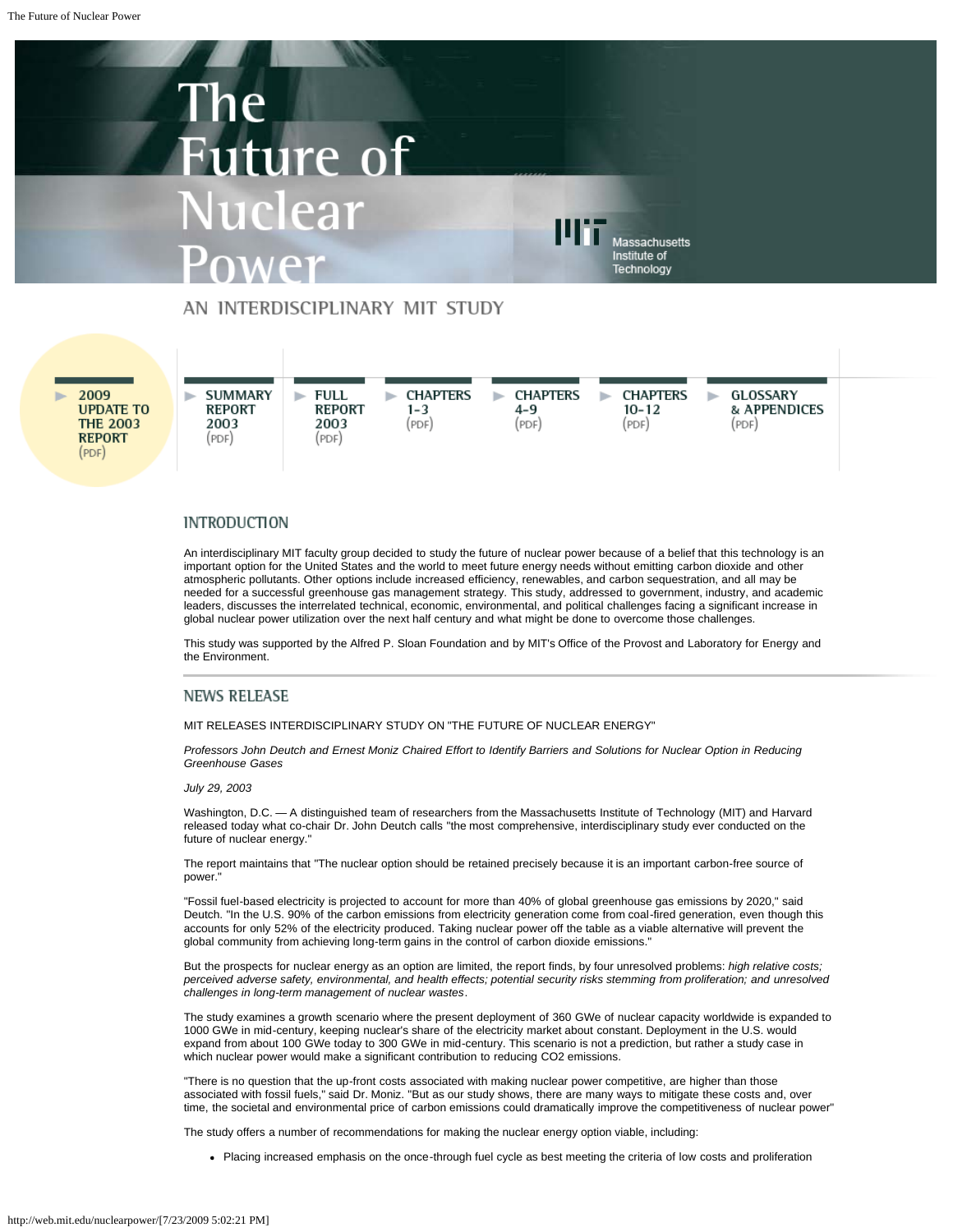resistance;

- Offering a limited production tax-credit to 'first movers' private sector investors who successfully build new nuclear plants. This tax credit is extendable to other carbon-free electricity technologies and is not paid unless the plant operates;
- Having government more fully develop the capabilities to analyze life-cycle health and safety impacts of fuel cycle facilities;
- Advancing a U.S. Department of Energy balanced long-term waste management R&D program.
- Urging DOE to establish a Nuclear System Modeling project that would collect the engineering data and perform the analysis necessary to evaluate alternative reactor concepts and fuel cycles using the criteria of cost, safety, waste, and proliferation resistance. Expensive development projects should be delayed pending the outcome of this multi-year effort.
- Giving countries that forego proliferation- risky enrichment and reprocessing activities a preferred position to receive nuclear fuel and waste management services from nations that operate the entire fuel cycle.

The authors of the study emphasized that nuclear power is not the only non-carbon option and stated that they believe it should be pursued as a long term option along with other options such as the use of renewable energy sources, increased efficiency, and carbon sequestration..

The members of the study team are: John Deutch (co-chair), Ernest Moniz (co-chair), S. Ansolabehere, Michael Driscoll, Paul Gray, John Holdren (Harvard), Paul Joskow, Richard Lester, and Neil Todreas.

Members of the Advisory Committee included: former U.S. Congressman Phil Sharp (chair), former White House Chiefs of Staff John Podesta and John Sununu, John Ahearne, Tom Cochran, Linn Draper, Ted Greenwood, John MacWilliams, Jessica Mathews, Zack Pate, and Mason Willrich.

This study was supported by the Alfred P. Sloan Foundation and by MIT's Office of the Provost and Laboratory for Energy and the Environment.

*CONTACTS: David Dreyer / Eric London PHONE: 202-986-0033*

#### STUDY GROUP PARTICIPANTS

PROFESSOR STEPHEN ANSOLABEHERE Department of Political Science, MIT

PROFESSOR JOHN DEUTCH – CO CHAIR Institute Professor Department of Chemistry, MIT

PROFESSOR EMERITUS MICHAEL DRISCOLL Department of Nuclear Engineering, MIT

PROFESSOR PAUL E. GRAY President Emeritus, MIT Department of Electrical Engineering and Computer Science

PROFESSOR JOHN P. HOLDREN Teresa and John Heinz Professor of Environmental Policy Director of the Program on Science, Technology, and Public Policy John F.Kennedy School of Government, and Professor of Environmental Science and Public Policy Department of Earth and Planetary Sciences, Harvard University.

PROFESSOR PAUL L. JOSKOW Elizabeth and James Killian Professor of Economics and Management Department of Economics and Sloan School of Management, MIT Director, Center for Energy and Environmental Policy Research

PROFESSOR RICHARD K. LESTER Department of Nuclear Engineering, MIT Director, MIT Industrial Performance Center

PROFESSOR ERNEST J. MONIZ – CO CHAIR Department of Physics, MIT Director of Energy Studies, Laboratory for Energy and the Environment

PROFESSOR NEIL E. TODREAS Korea Electric Power Company Professor of Nuclear Engineering Department of Nuclear Engineering, MIT Professor of Mechanical Engineering Department of Mechanical Engineering, MIT

ERIC S. BECKJORD *Executive Director*

*Student Research Assistants* Nathan Hottle Christopher Jones Etienne Parent

#### RELATED LINKS

[MIT ENERGY INITIATIVE \(MITei\)](http://web.mit.edu/mitei/)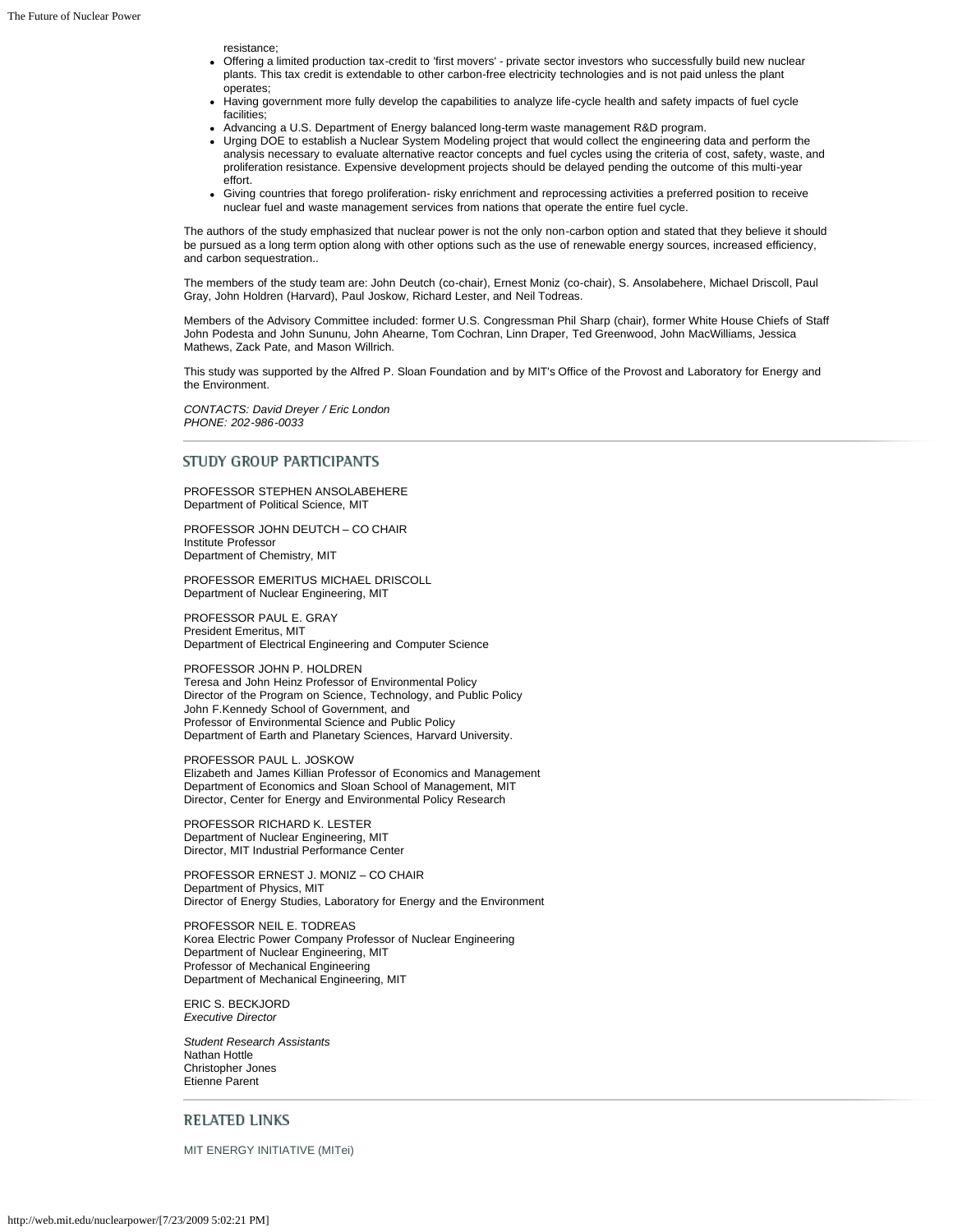The Future of Nuclear Power



[DEPARTMENT OF NUCLEAR SCIENCE AND ENGINEERING \(NSE\)](http://web.mit.edu/nse/)

[CENTER FOR ADVANCED NUCLEAR ENERGY SYSTEMS \(CANES\)](http://web.mit.edu/canes/research/fuelcycle.html)

[CENTER FOR ENERGY AND ENVIRONMENTAL POLICY RESEARCH \(CEEPR\)](http://web.mit.edu/ceepr/www/publications/workingpapers.html)



Copyright © 2003–2009 Massachusetts Institute of Technology. All rights reserved.

Massachusetts Institute of Technology 77 Massachusetts Avenue, Cambridge MA 02139-4307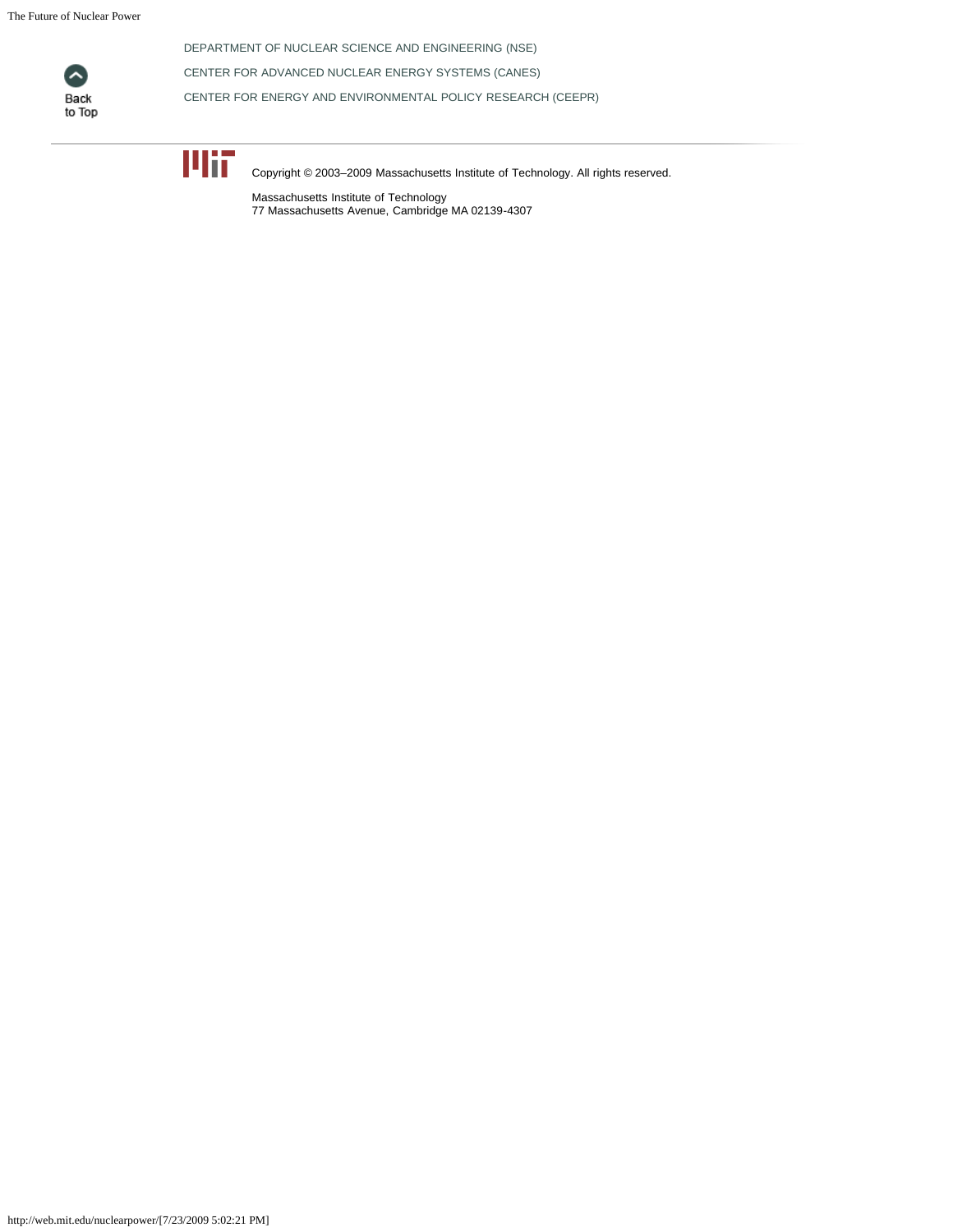# **Update**<br>of the MIT 2003 Future of Nuclear Power

AN INTERDISCIPLINARY MIT STUDY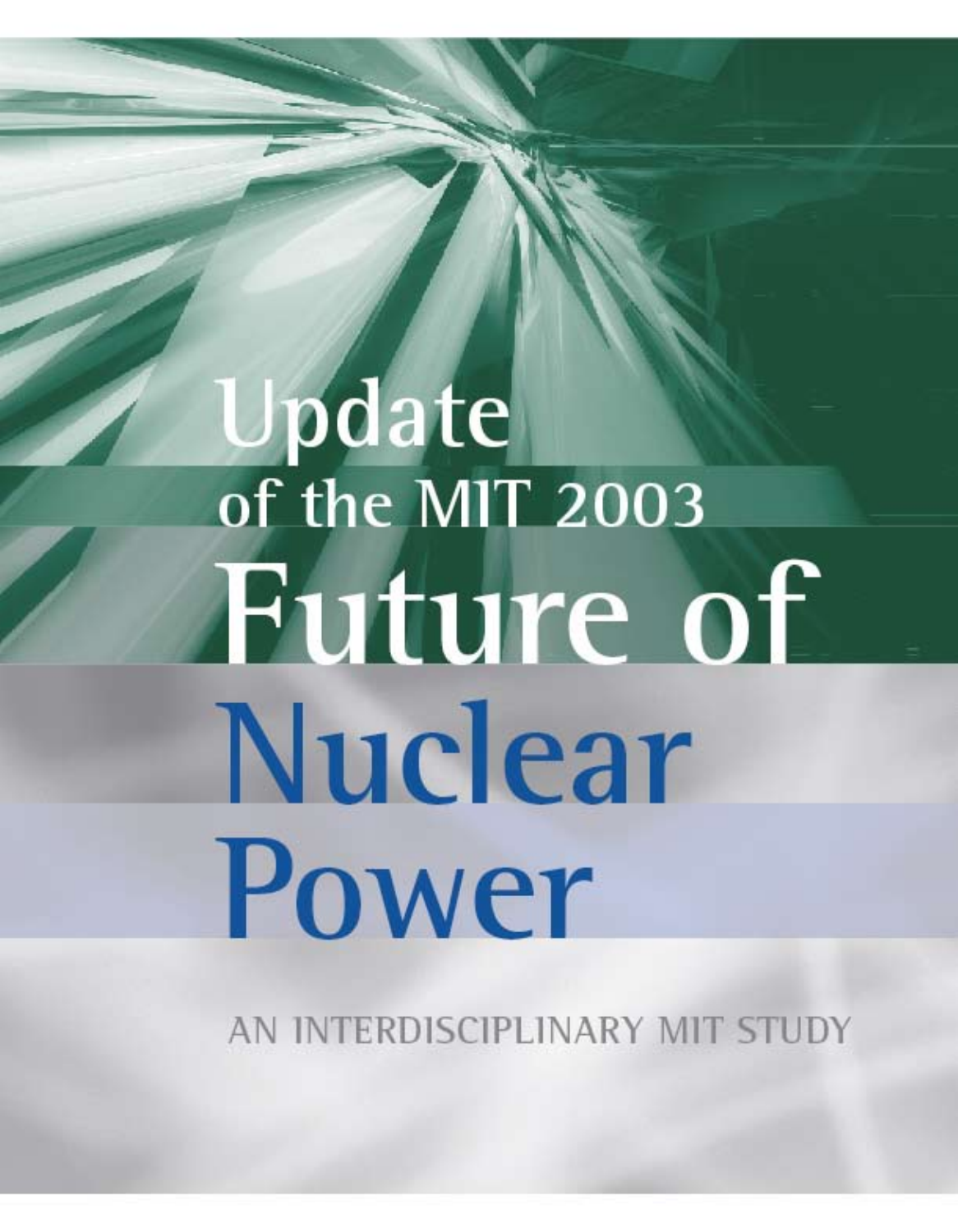# **Future of Nuclear Power Update of the MIT 2003**

PROFESSOR JOHN M. DEUTCH **Institute Professor Department of Chemistry**

DR. CHARLES W. FORSBERG **Executive Director, MIT Nuclear Fuel Cycle Study Department of Nuclear Science and Engineering**

PROFESSOR ANDREW C. KADAK **Professor of the Practice Department of Nuclear Science and Engineering**

PROFESSOR MUJID S. KAZIMI **TEPCO Professor of Nuclear Engineering and Mechanical Engineering Director, Center for Advanced Nuclear Energy Systems**

PROFESSOR ERNEST J. MONIZ **Cecil and Ida Green Professor of Physics and Engineering Systems Director, MIT Energy Initiative**

DR. JOHN E. PARSONS **Executive Director, MIT Center for Energy and Environmental Policy Research Sloan School of Management**

**Student Research Assistants:**  DU, YANGBO and LARA PIERPOINT

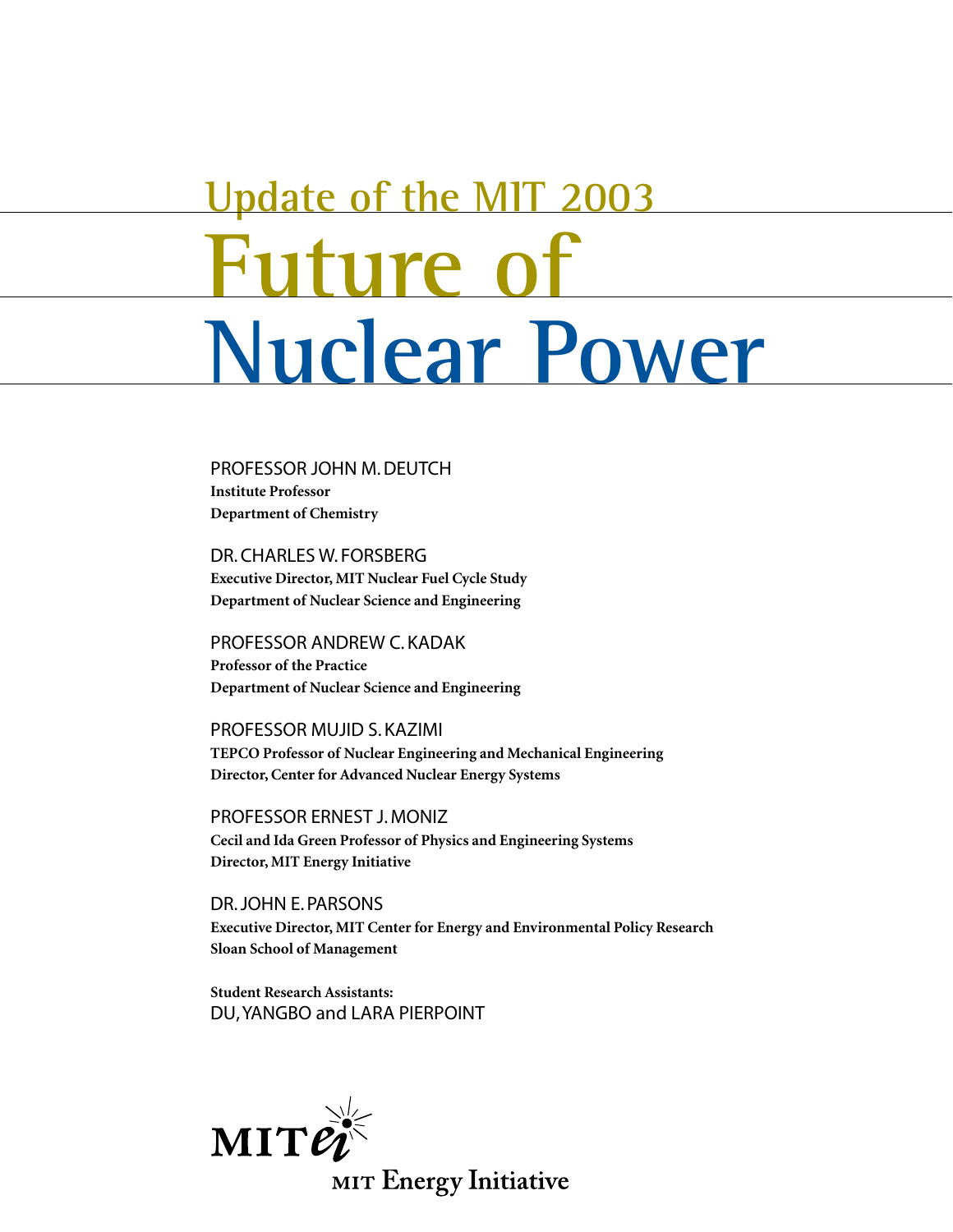Copyright © 2009 Massachusetts Institute of Technology. All rights reserved.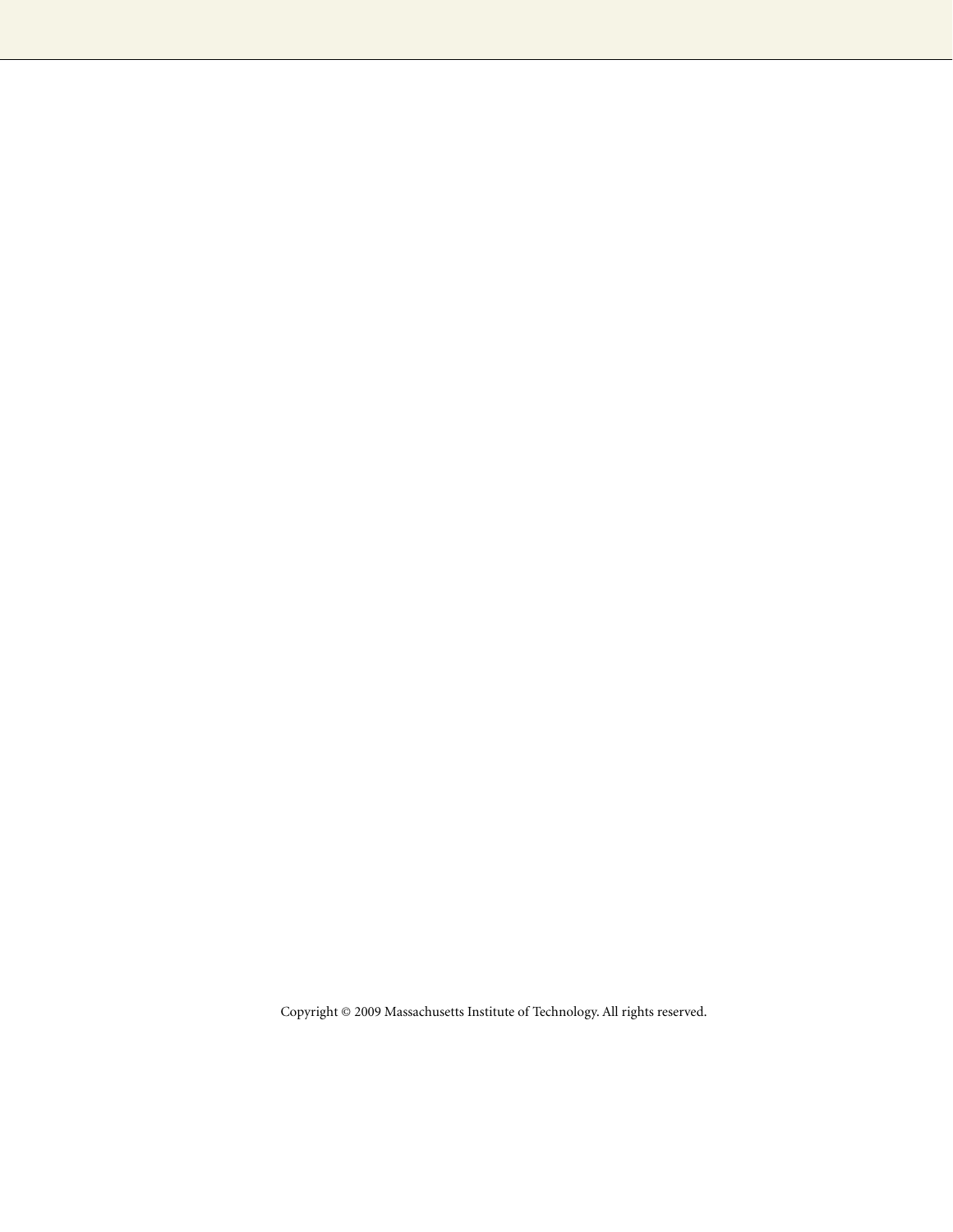### Update of the MIT 2003 Future of Nuclear Power Study

In 2003 a group of MIT faculty issued a study on *The Future of Nuclear Power.*<sup>1</sup> The study was motivated by growing concern about global warming and the urgency of developing and deploying electricity generating technologies that do not emit  $\mathrm{CO}_\mathrm{_2}$  or other greenhouse gases (GHG). The study addressed the steps needed in the near term in order to enable nuclear power to be a viable marketplace option at a time and at a scale that could materially mitigate climate change risks. In this context, the study explicitly assessed the challenges of a scenario in which nuclear power capacity expands from approximately 100 GWe in the United States in 2000 to 300 GWe at mid-century (from 340 to 1000 GWe globally), thereby enabling an increase in nuclear power's approximately 20% share of U.S. electricity generation to about 30% (from 16% to 20% globally).

The important challenges examined were (1) cost, (2) safety, (3) waste management, and (4) proliferation risk. In addition, the report examined technology opportunities and needs, and offered recommendations for research, development, and demonstration.

The 2003 MIT study on *The Future of Nuclear Power*, supported by the Alfred P. Sloan Foundation, has had a significant impact on the public debate both in the United States and abroad and the study has influenced both legislation by the U.S. Congress and the U.S. Department of Energy's (DOE) nuclear energy R&D program.

**Massachusetts** Institute of Technology, The Future of Nuclear Power: an Interdisciplinary Study (2003). Available at: [http://web.mit.edu/](http://web.mit.edu/nuclearpower/) nuclearpower/

This report presents an update on the 2003 study. Almost six years have passed since the report was issued, a new administration in Washington is formulating its energy policy, and, most importantly, concern about the energy future remains high. We review what has changed from 2003 to today with respect to the challenges facing nuclear power mentioned above. A second purpose of this Update is to provide context for a new MIT study, currently underway, on *The Future of the Nuclear Fuel Cycle*, which will examine the pros and cons of alternative fuel cycle strategies, the readiness of the technologies needed for them, and the implications for near-term policies.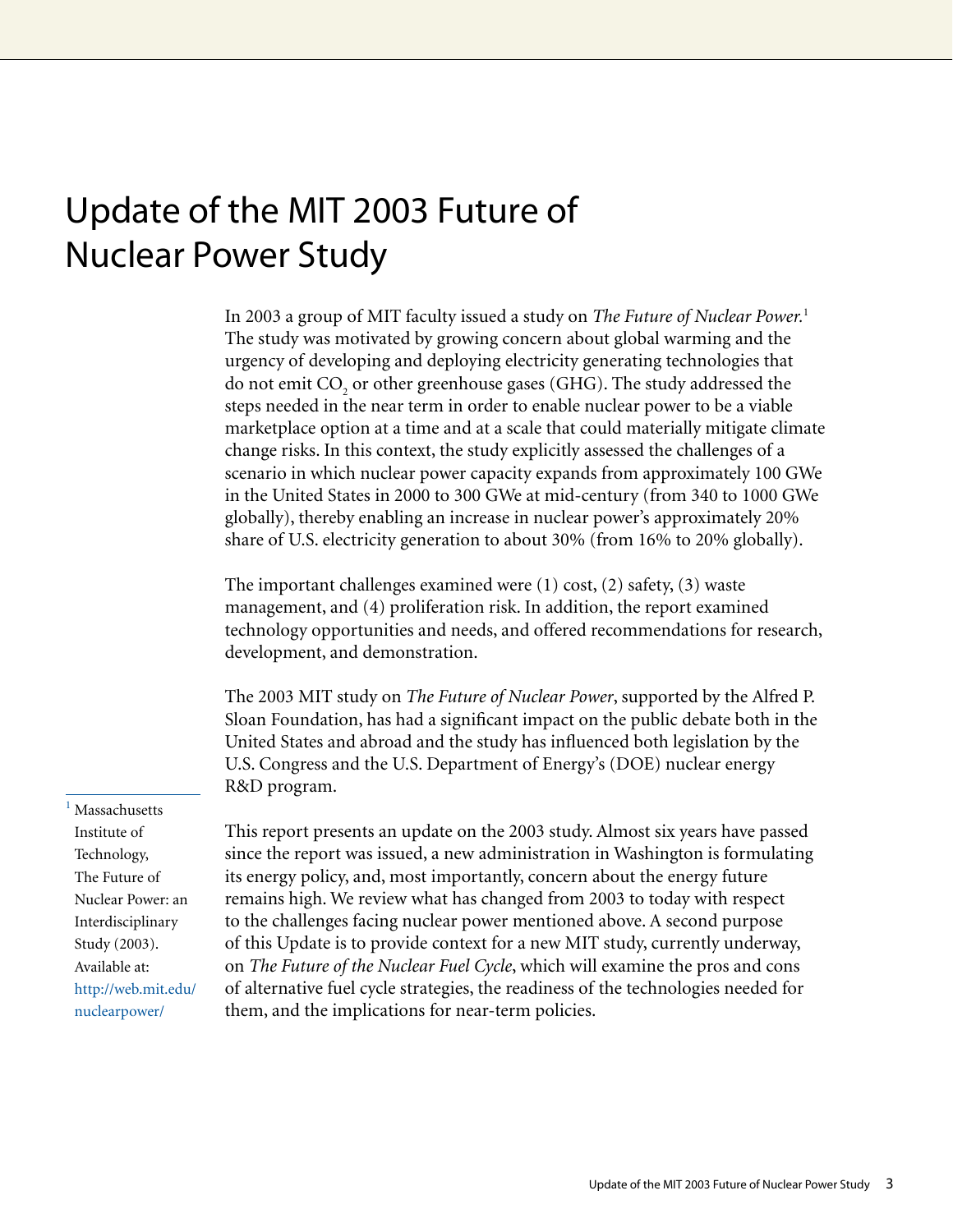#### **Summary finding of changes since the 2003 report**

Concern with avoiding the adverse consequences of climate change has increased significantly in the past five years<sup>2</sup>. The United States has not adopted a comprehensive climate change policy, although President Obama is pledged to do so. Nor has an agreement been reached with the emerging rapidly-growing economies such as China, India, Indonesia, and Mexico, about when and how they will adopt greenhouse gas emission constraints. With global greenhouse gas emissions projected to continue to increase, there is added urgency both to achieve greater energy efficiency and to pursue all measures to develop and deploy carbon free energy sources.

*"The sober warning is that if more is not done, nuclear power will diminish as a practical and timely option for deployment at a scale that would constitute a material contribution to climate change risk mitigation."*

Nuclear power, fossil fuel use accompanied by carbon dioxide capture and sequestration, and renewable energy technologies (wind, biomass, geothermal, hydro and solar) are important options for achieving electricity production with small carbon footprints. Since the 2003 report, interest in using electricity for plug-in hybrids and electric cars to replace motor gasoline has increased, thus placing an even greater importance on exploiting the use of carbon-free electricity generating technologies. At the same time, as discussed in the MIT report *The Future of Coal*<sup>3</sup> , little progress has been made

in the United States in demonstrating the viability of fossil fuel use with carbon capture and sequestration—a major "carbon-free" alternative to nuclear energy for base-load electricity.

With regard to nuclear power, while there has been some progress since 2003, increased deployment of nuclear power has been slow both in the United States and globally, in relation to the illustrative scenario examined in the 2003 report. While the intent to build new plants has been made public in several countries, there are only few firm commitments outside of Asia, in particular China, India, and Korea, to construction projects at this time. Even if all the announced plans for new nuclear power plant construction are realized, the total will be well behind that needed for reaching a thousand gigawatts of new capacity worldwide by 2050. In the U.S., only one shutdown reactor has been refurbished and restarted and one previously ordered, but never completed reactor, is now being completed. No new nuclear units have started construction.

In sum, compared to 2003, the motivation to make more use of nuclear power is greater, and more rapid progress is needed in enabling the option of nuclear power expansion to play a role in meeting the global warming challenge. The sober warning is that if more is not done, nuclear power will diminish as a practical and timely option for deployment at a scale that would constitute a material contribution to climate change risk mitigation.

2 Summary for Policymakers. Fourth Assessment Report of the Intergovernmental Panel on Climate Change. Cambridge University Press, Cambridge, United Kingdom and New York, NY, USA. (2007)

3 http://web.mit.edu/coal/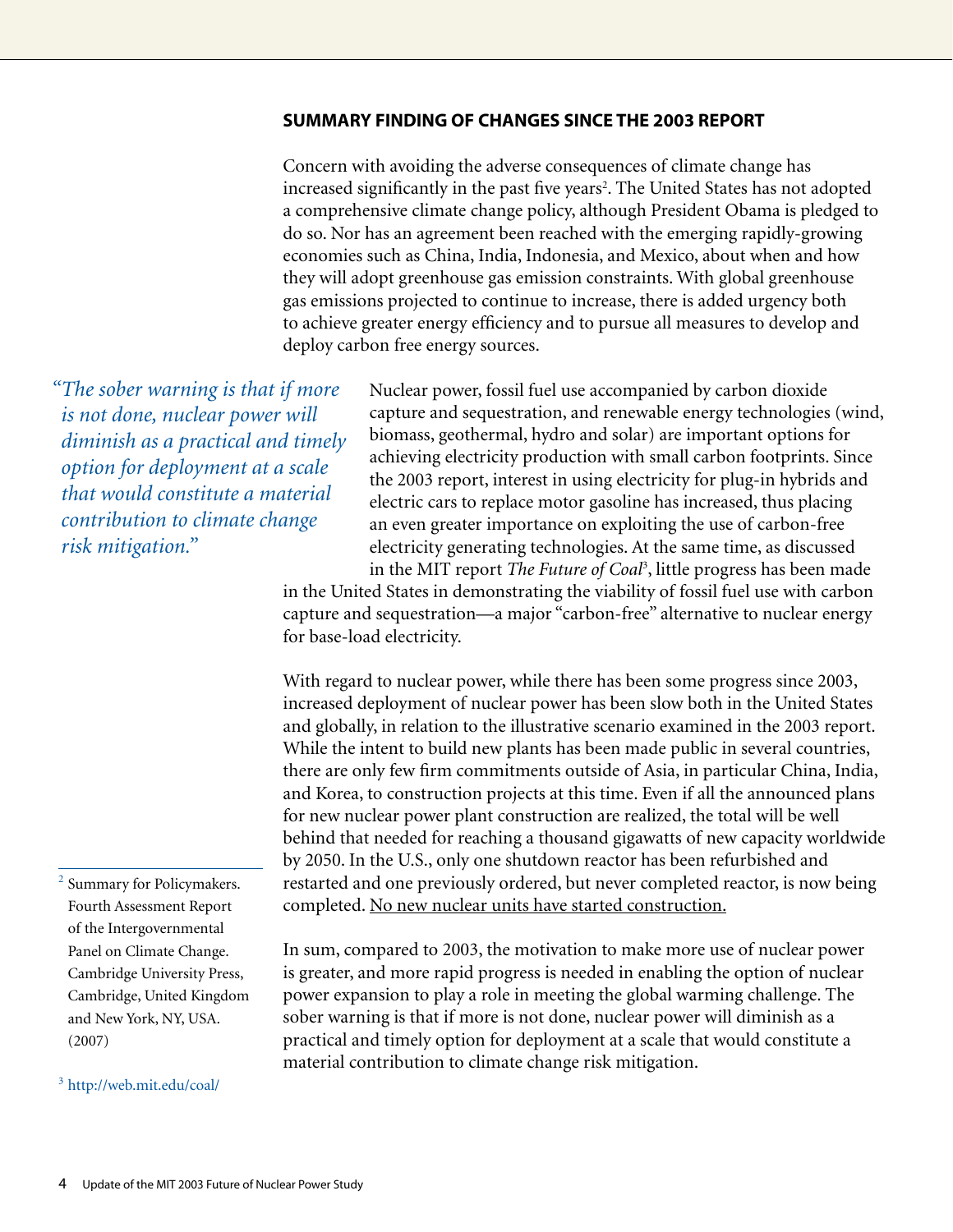#### **1. Status of nuclear power deployment**

Today, there are about 44 plants under construction<sup>4</sup> around the world in 12 countries, principally China, India, Korea, and Russia. There are no new plants under construction in the United States.<sup>5</sup> The slow pace of this deployment means that the mid-century scenario of 1000 GWe of operating nuclear power around the globe and 300 GWe in the United States is less likely than when it was considered in the 2003 study.<sup>6</sup>

In the United States, nevertheless, there have been a series of developments that could enable new nuclear deployment in the future:

The performance of the 104 U.S. nuclear plants since 2003 has been excellent. The total number of kWh produced by the reactors has steadily increased over those five years. The fleet-averaged capacity factor since 2003 has been maintained at about 90%.7

Extended operating licenses. Nuclear reactors typically have initial operating licenses from the Nuclear Regulatory Commission for 40 years. The earlier trend to obtain license extensions to operate existing nuclear reactors an additional 20 years (total of 60 years) has continued with the expectation that almost all reactors will have license extensions. The NRC has granted 51 license extensions to date with 19 such renewals granted between January 2003 and February 2008.8 Furthermore, modest power uprates have been granted in that period, adding about 1.5 GWe to the licensed capacity.

Changes in the NRC regulations in the 1990s created a new approach to reactor licensing that included a design certification process, site banking, and combined construction and operation licensing. The Energy Policy Act of 2005 authorized DOE to share the cost with selected applicants submitting licenses to the NRC to help test this new licensing approach — all actions that are consistent with recommendations of the 2003 report.

Seventeen applications<sup>9</sup> for combined construction and operating licenses for 26 reactors have been submitted to the NRC. Preliminary work required before construction is underway for many of these plants such as design, licensing applications development, and procurement of long-lead items. However financing and firm commitment to construction remains ahead. Authority to proceed will undoubtedly be slowed by the current dismal economic situation. Several European countries have announced plans for new reactors while several other European countries are reevaluating their stance on nuclear power plant construction and phase out.<sup>10</sup>

Public acceptance for nuclear power Extension of the public attitudes research carried out in 2003 reinforces a trend towards greater public acceptance of nuclear power.<sup>11</sup>

<sup>4</sup> Forty four plants under construction: China (11), Russia (8), India (6), Korea (5), Bulgaria (2), Taiwan (2), Ukraine (2), Japan (2), Argentina (1), Finland (1) France (1), Iran (1), Pakistan (1), and the United States (1).

- $<sup>5</sup>$  However, since 2003 one</sup> shutdown reactor (Browns Ferry I) has been refurbished and restarted and one partly complete reactor (Watts Bar 2) is now being completed.
- $6$  The 2007 IEO suggests that nuclear power will grow 1.3%/year worldwide, but that optimistic forecast remains below the 2003 Study mid-century scenario.
- $7$  http://www.nrc.gov/ [reading-rm/doc-collections/](http://www.nrc.gov/ reading-rm/doc-collections/nuregs/staff/sr1350/v19/sr1350v19.pdf) nuregs/staff/sr1350/v19/ sr1350v19.pdf
- [8 http://www.nrc.gov/reading](http://www.nrc.gov/reading-rm/doc-collections/fact-sheets/license-renewal-bg.html)rm/doc-collections/fact-sheets/ license-renewal-bg.html
- [9 http://www.nrc.gov/reactors/](http://www.nrc.gov/reactors/new-reactors/new-licensing-files/expected-new-rx-applications.pdf) new-reactors/new-licensingfiles/expected-new-rxapplications.pdf
- <sup>10</sup> Sweden and Italy have announced reversals of their prohibitions on new nuclear plant construction. France, Finland, and Great Britain have announced plans for added nuclear power plants. Plants are under construction in France and Finland.
- 11 http://www.gallup.com/ [poll/117025/Support-Nuclear-](http://www.gallup.com/poll/117025/Support-Nuclear-Energy-Inches-New-High.aspx and http://web.mit.edu/canes/pdfs/nes-008.pdf)Energy-Inches-New-High. aspx and http://web.mit.edu/ canes/pdfs/nes-008.pdf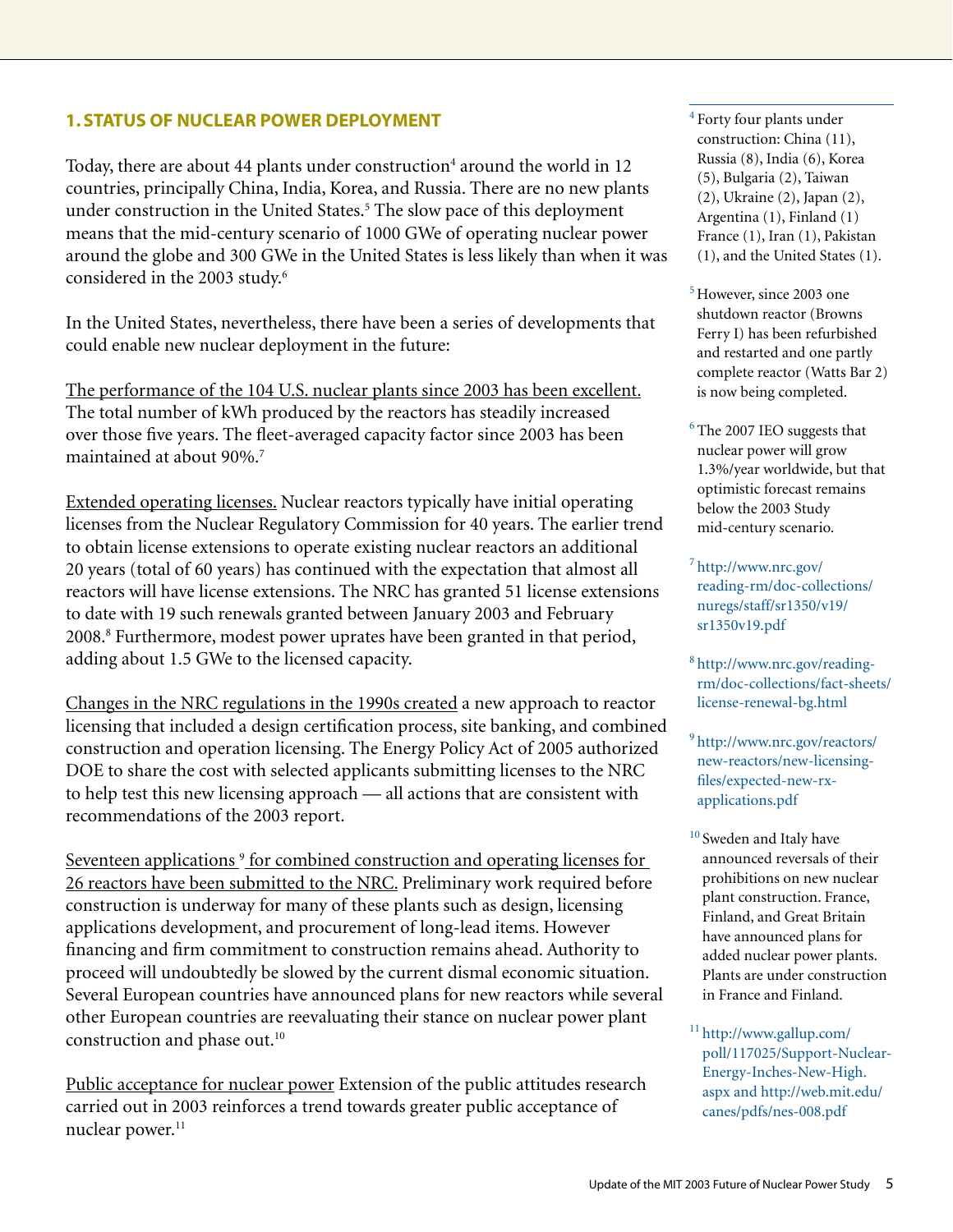#### **2. Updating nuclear generation economics**

The 2003 report found that "In deregulated markets, nuclear power is not now cost competitive with coal and natural gas. However, plausible reductions by industry in capital cost, operation and maintenance costs and construction time could reduce the gap. Carbon emission credits, if enacted by government, can give nuclear power a cost advantage." The situation remains the same today. While the U.S. nuclear industry has continued to demonstrate improved operating performance, there remains significant uncertainty about the capital costs, and the cost of its financing, which are the main components of the cost of electricity from new nuclear plants.

Since 2003 construction costs for all types of large-scale engineered projects have escalated dramatically. The estimated cost of constructing a nuclear power plant has increased at a rate of 15% per year heading into the current economic downturn. This is based both on the cost of actual builds in Japan and Korea and on the projected cost of new plants planned for in the United States. Capital costs for both coal and natural gas have increased as well, although not by as much. The cost of natural gas and coal that peaked sharply is now receding. Taken together, these escalating costs leave the situation close to where it was in 2003. The following table updates the cost estimates presented in the 2003 study: $12$ 

| <b>Table 1: Costs of Electric Generation Alternatives</b> |                   |              |              |                                               |                            |  |
|-----------------------------------------------------------|-------------------|--------------|--------------|-----------------------------------------------|----------------------------|--|
|                                                           |                   |              | <b>LCOE</b>  |                                               |                            |  |
|                                                           | Overnight<br>Cost | Fuel<br>Cost | Base<br>Case | w/ carbon<br>charge \$25/<br>tCO <sub>2</sub> | w/ same cost<br>of capital |  |
|                                                           | \$/kW             | \$/mmBtu     | ¢/kWh        | ¢/kWh                                         | ¢/kWh                      |  |
|                                                           | [A]               | [B]          | [C]          | [D]                                           | [E]                        |  |
| <b>MIT (2003)</b>                                         |                   |              |              |                                               |                            |  |
| \$2002                                                    |                   |              |              |                                               |                            |  |
| [1] Nuclear                                               | 2,000             | 0.47         | 6.7          |                                               | 5.5                        |  |
| [2] Coal                                                  | 1,300             | 1.20         | 4.3          | 6.4                                           |                            |  |
| $[3]$ Gas                                                 | 500               | 3.50         | 4.1          | 5.1                                           |                            |  |
|                                                           |                   |              |              |                                               |                            |  |
| <b>Update</b>                                             |                   |              |              |                                               |                            |  |
| \$2007                                                    |                   |              |              |                                               |                            |  |
| [4] Nuclear                                               | 4,000             | 0.67         | 8.4          |                                               | 6.6                        |  |
| $[5]$ Coal                                                | 2,300             | 2.60         | 6.2          | 8.3                                           |                            |  |
| $[6]$ Gas                                                 | 850               | 7.00         | 6.5          | 7.4                                           |                            |  |

 $^{\rm 12}$  The capital cost estimates do not take into account any possible prospective change to the cost of capital as a result of the current financial crisis or the recent drop in commodity prices for construction materials. Du, Yangbo and John E. Parsons, Update on the Cost of Nuclear Power, MIT Center for Energy and Environmental Policy Research Working Paper 09-004[; http://web.mit.](http://web.mit.edu/ceepr/www/publications/workingpapers.html) [edu/ceepr/www/publications/](http://web.mit.edu/ceepr/www/publications/workingpapers.html) workingpapers.html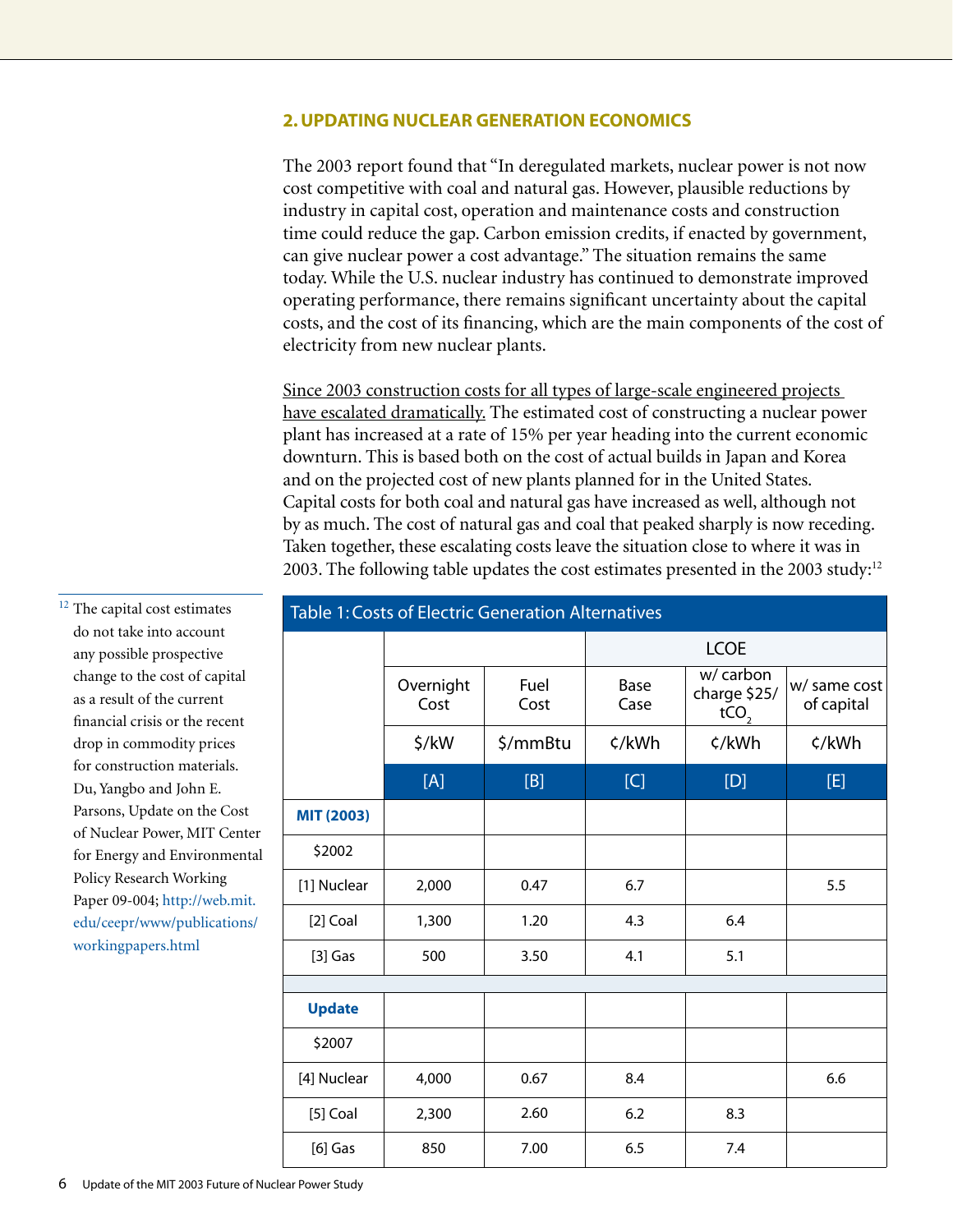#### **Notes:**

[1A], [2A], and [3A] See MIT (2003), Table 5.3, p. 43.

[1B] See MIT (2003) Appendix 5, Table A-5.A4.

[2B], and [3B] See MIT (2003), Table 5.3, p. 43.

[1C], [2C], and [3C] See MIT (2003), Table 5.1, p. 42, Base Case, 40-year. "Gas (moderate)" case is reported here, which was \$3.50 escalated at 1.5% real, equivalent to \$4.42 levelized real over 40 years.

[1D], [2D], and [3D] See MIT (2003), Table 5.1, p. 42, Carbon Tax Cases, 40-year. We translate results quoted in \$/tC into results in \$/t  $\text{CO}_2$ .

[1E] See MIT (2003), Table 5.1, p. 42, Reduce Nuclear Costs Cases. The table shows results stepwise for changing 3 assumptions, with the reduction of the cost of capital being the last step. We give the result for just reducing the cost of capital to be equivalent to coal and gas, without the other 2 assumptions being varied.

[4A], [5A], and [6A] From Du and Parsons (2009) Update on the Cost of Nuclear Power.

[4B] Calculated using the methodology in MIT (2003), Appendix 5 and the following inputs: \$80/kgHM for natural uranium, \$160/SWU, and \$6/kgHM for yellow cake conversion and \$250/kgHM for fabrication of uranium-oxide fuel. We derive an optimum tails assay of 0.24%, an initial uranium feed of 9.08 kgU and a requirement of 6.99 SWUs, assuming a burn-up of 50 MWd/kgHM. We assume this fuel cost escalates at 0.5% per annum, which means the average real price over the 40 years of delivery is \$0.76/mmBtu.

[5B] We assume a coal feed with 12,500Btu/lb, so that this fuel cost translates to \$65/short ton delivered in 2007 dollars. We assume this fuel cost escalates at 0.5% per annum, which means the average real price over the 40 years of delivery is \$2.94/mvmBtu or \$73.42/short ton delivered.

[6B] We assume this fuel cost escalates at 0.5% per annum, which means the average real price over the 40 years of delivery is \$7.91/mmBtu.

[4C], [5C] and [6C] Assumptions made in this calculation are described fully in the Du and Parsons (2009) Update on the Cost of Nuclear Power. For all types of generation we assume a 40 year operation and 85% capacity factor. Nuclear heat rate is 10,400 as in the MIT (2003) study. Both coal and natural gas heat rates are improved relative to MIT (2003): coal is 8,870 and gas is 6,800. We assume a general inflation rate of 3%, real escalation of O&M costs of 1%, and a tax rate of 37%. Nuclear is financed at 50% debt, with a debt cost of capital of 8% and an equity cost of capital of 15%. Coal and gas are financed with 60% debt, a debt cost of capital of 8% and an equity cost of capital of 12%. Nuclear construction has a 5 year schedule, coal construction has a 4 year schedule, and gas has a 2 year schedule. Nuclear and gas apply the MACRS 15-year depreciation schedule, while coal applies the 20-year MACRS schedule.

[4D], [5D] and [6D] As in the MIT (2003) study, the carbon intensity assumed for coal is 25.8 kg-C/mmBtu, and for gas is 14.5.

[4E] Recalculates [4C] setting the assumed debt fraction and the equity rate for nuclear to match coal and gas, i.e., a 60% debt fraction and a cost of equity of 12%.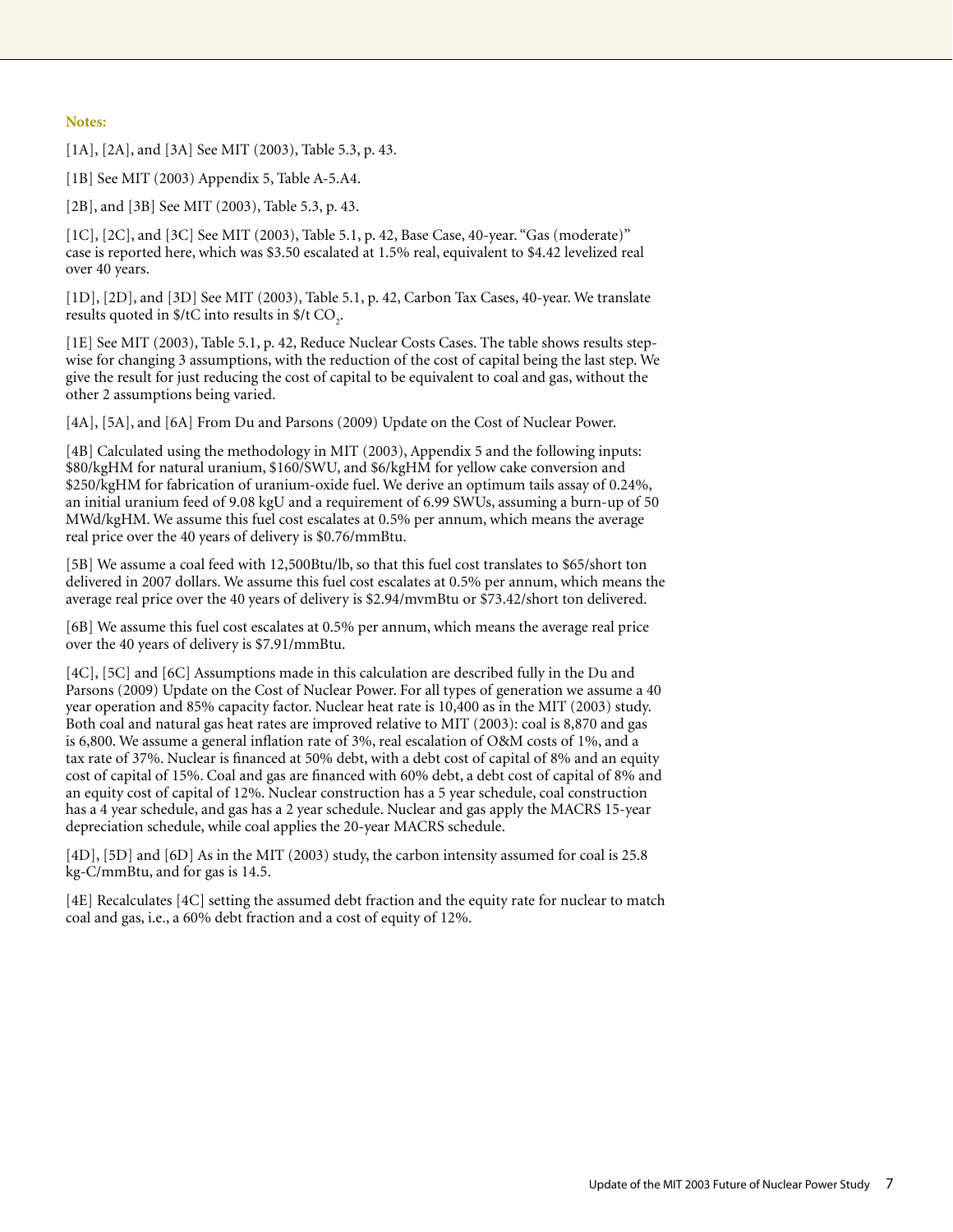The nuclear costs are driven by high up-front capital costs. In contrast, for natural gas the cost driver is fuel cost. Coal lies in-between.

The track record for the construction costs of nuclear plants completed in the U.S. during the 1980s and early 1990s was poor. Actual costs were far higher than had been projected. Construction schedules experienced long delays, which, together with increases in interest rates at the time, resulted in high financing charges. New regulatory requirements also contributed to the cost increases, and in some instances, the public controversy over nuclear power contributed to some of the construction delays and cost overruns. However, while the plants in Korea and Japan continue to be built on schedule, some of the recent construction cost and schedule experience, such as with the plant under construction in Finland, has not been encouraging. Whether the lessons learned from the past have been factored into the construction of future plants has yet to be seen. These factors have a significant impact on the risk facing investors financing a new build.

For this reason, the 2003 report applied a higher weighted cost of capital to the construction of a new nuclear plant (10%) than to the construction of a new coal or new natural gas plant (7.8%).

Lowering or eliminating this risk-premium makes a significant contribution to making nuclear competitive. With the risk premium and without a carbon emission charge, nuclear is more expensive than either coal (without sequestration) or natural gas (at 7\$/MBTU). If this risk premium can be eliminated, nuclear life cycle cost decreases from 8.4¢ /kWe-h to 6.6 ¢/kWe-h and becomes competitive with coal and natural gas, even in the absence of carbon emission charge.

The 2003 report found that capital cost reductions and construction time reductions were plausible, but not yet proven – this judgment is unchanged today. The challenge facing the U.S. nuclear industry lies in turning plausible reductions in capital costs and construction schedules into reality. Will designs truly be standardized, or will site-specific changes defeat the effort to drive down the cost of producing multiple plants? Will the licensing process function without costly delays, or will the time to first power be extended, adding significant financing costs? Will construction proceed on schedule and without large cost overruns? The first few U.S. plants will be a critical test for all parties involved. The risk premium will be eliminated only by demonstrated performance.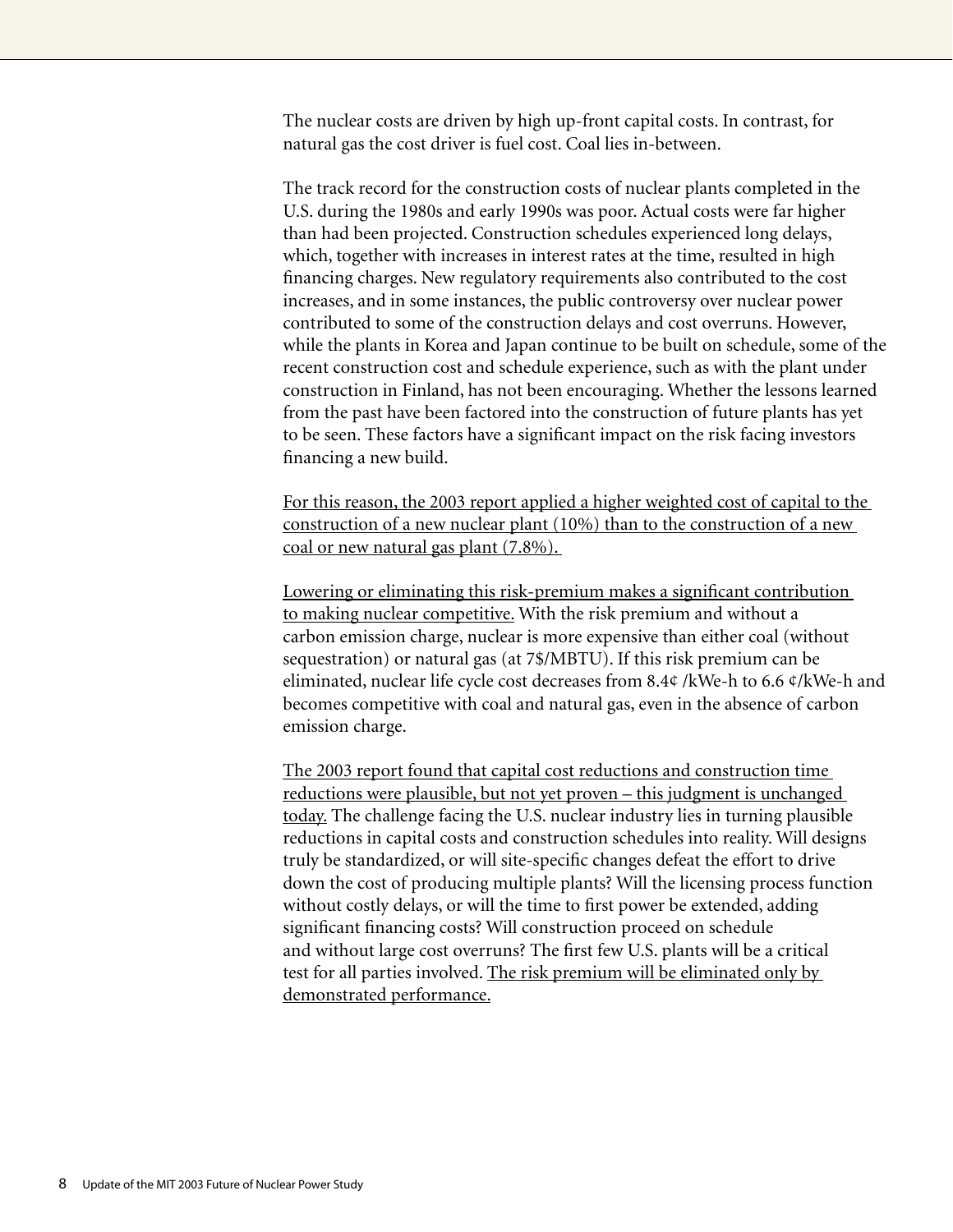#### **3. Government incentives and regulations**

Both government and industry have their part to play in lowering this risk premium. The 2003 report advocated limited government assistance for "first mover" nuclear plant projects. Three principles underpinned the proposed government assistance: First, financial assistance for nuclear should be comparable to assistance extended to other low-carbon electricity generation technologies, for example wind, geothermal, and solar. Second, an appropriate degree of risk should remain with the private sector so as to motivate cost and schedule discipline. Third, government assistance should be limited to the first mover cohort without the expectation of longer-term assistance. That is, different power generation technologies should compete based on economics in a world where  $\mathrm{CO}_\mathrm{2}$  emissions are priced, and where technologies are not mandated by required quotas for certain types of generation.

The Energy Policy Act of 2005 authorized assistance for new nuclear plant construction including loan guarantees, insurance against delays not caused by the utility, and production tax credits for the first 6 GWe of new plants. However, implementation of the first mover assistance program as proposed in the 2003 study has not yet been effective in moving utilities to make firm reactor construction commitments for three reasons.

First, the DOE has not moved expeditiously to issue the regulations and implement the federal loan guarantee program.

Second, since 2003, emphasis has been placed on renewable portfolio standards (RPS), adopted by many states and proposed at the federal level, as the mechanism for encouraging carbon-free and renewable technologies. RPS require that utilities obtain a certain fraction of their electricity from low-carbon electricity sources. Unfortunately, most RPS programs exclude two important low-carbon technologies, nuclear and coal with  $\mathrm{CO}_2$  sequestration, confusing the objective of reducing carbon emissions with encouraging renewable energy in electricity generation.

> *"However, implementation of the first mover assistance program as proposed in the 2003 study has not yet been effective in moving utilities to make firm reactor construction commitments for three reasons."*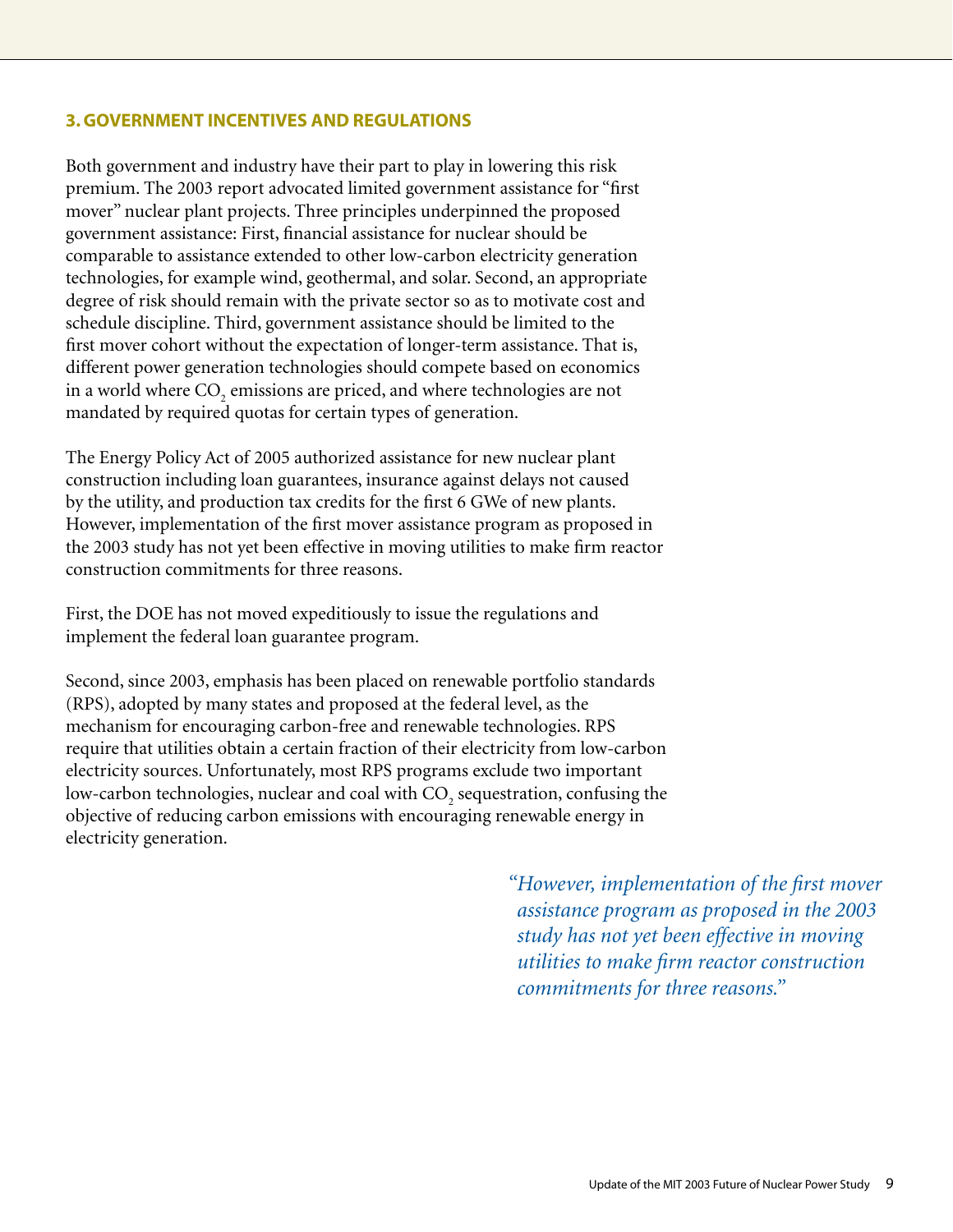If such RPS remain in place and a carbon emission tax or cap and trade system is implemented in parallel, inefficiencies may result. The RPS requires utilities to adopt technologies, for example wind, rather than select the most economic method to achieve lower carbon emissions. As a consequence, the emission permit prices in the parallel cap and trade system will be lower than prices without a RPS, possibly inhibiting the introduction of low-carbon technologies not included in the RPS.

Third, in a change from 2003, the nuclear industry facing increased cost estimates is arguing that more assistance is needed to demonstrate the economic viability of nuclear. While some modification of the "first mover" program is likely necessary because of the impact of the financial crisis on capital markets, the justification for government "first-mover" assistance is to demonstrate technical performance, cost, and environmental acceptability, not to extend a government subsidy for nuclear (or any other energy technology) indefinitely into the future. Consequently, any expansion of such a federal program should have limited duration. If the purpose of an expanded program is to correct for a market imperfection, in this case the external costs of global warming, the most efficient mechanism is either a carbon emission tax or a cap-and-trade system. An ironic consequence of a parallel RPS could be a call to extend subsidies to nuclear and coal with carbon capture/sequestration because of a poorly crafted policy for efficiently reducing carbon emissions.

#### **4. Safety**

Parallel with the improved operations has been an excellent safety record. Reliability and safety are coupled because (1) reliable operations avoid challenges to the safety systems and (2) the maintenance and operating practices required for reliable operations are generally the same required for safety. Nuclear power displays by far the highest capacity factor among all generation technologies, providing about 20% of U.S. electricity supply with about 10% of the installed capacity. The judgment of the 2003 study that new light water reactor plants, properly operated, meet strenuous safety standards discussed in the 2003 report is unchanged.

*"An ironic consequence of a parallel RPS could be a call to extend subsidies to nuclear and coal with carbon capture/sequestration because of a poorly crafted policy for efficiently reducing carbon emissions."*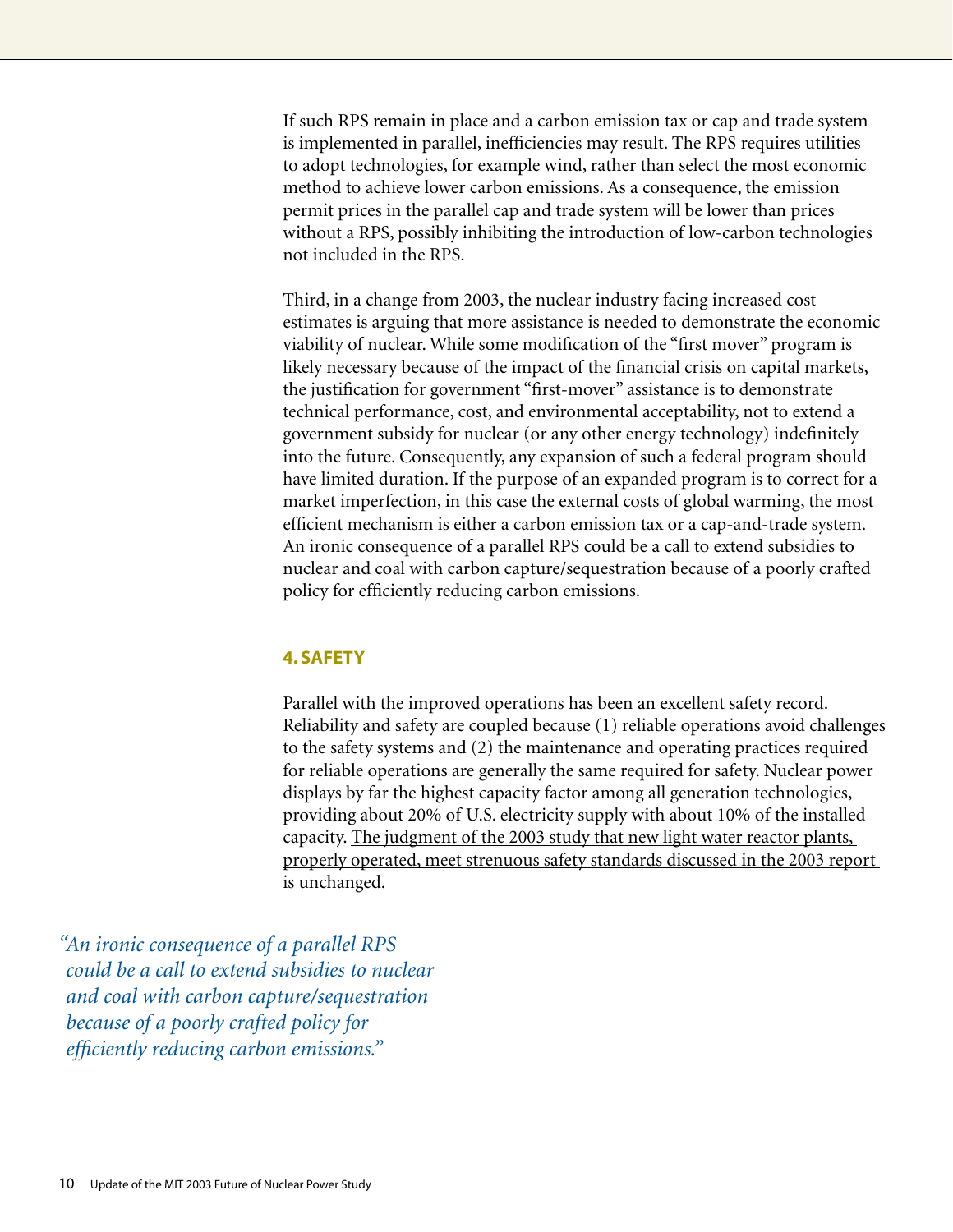#### **5. Waste management**

The 2003 study emphasized the importance of making progress on waste management in the United States.

#### Interim storage of spent fuel

The 2003 study conclusion "an explicit strategy to store spent fuel for a period of several decades will create additional flexibility in the waste management system" remains valid today. While dry cask spent fuel storage (SFS) has been implemented on a large scale at reactor sites, starting in 1986 and continued since 2003, no federal operated away-from-reactor surface, or near surface, spent fuel storage sites have been opened since they are not permitted by the Nuclear Waste Policy Act of 1987 until the Yucca Mountain repository is licensed.<sup>13</sup>

#### Geological Disposal of SNF

Following the requirements of the Nuclear Waste Policy Act, the DOE submitted a license application for the Yucca Mountain repository in 2008. Congress mandated and is providing the funding for the NRC to complete a license review. The new administration has stated that Yucca Mountain is no longer an option for nuclear waste disposal. There is no plan for high-level wastes; but the administration has committed to a comprehensive review of waste management. In conclusion, the progress on high-level waste disposal has not been positive.

The U.S. Environmental Protection Agency has developed the repository standard for protection of public health and safety. After decades of debate and lawsuits, it appears that the standard is generally accepted which is significant progress.

The 2003 study urged a broadening of the DOE waste management program for Yucca Mountain to other potential mined repository disposal sites and to other potential technologies such as bore-hole disposal. The 2003 study recommended that the U.S. should undertake a significant R&D program for long-term integrated waste management that includes improved repository performance (such as alternative engineered barriers) and examination of alternatives. The central concern was that the federal programs have had a narrow focus and have not explored an adequate range of technical options.

The need remains for a broader program that creates an understanding of the range of waste management options, is coupled with fuel cycle modeling, and provides a basis for robust long-term waste management policies. This is a central objective of the ongoing *MIT Nuclear Fuel Cycle Study*. It should be noted that both open and closed fuel cycles require the geological disposal of some radioactive waste.

<sup>&</sup>lt;sup>13</sup> A private fuel storage facility has been issued an NRC license but has not been built.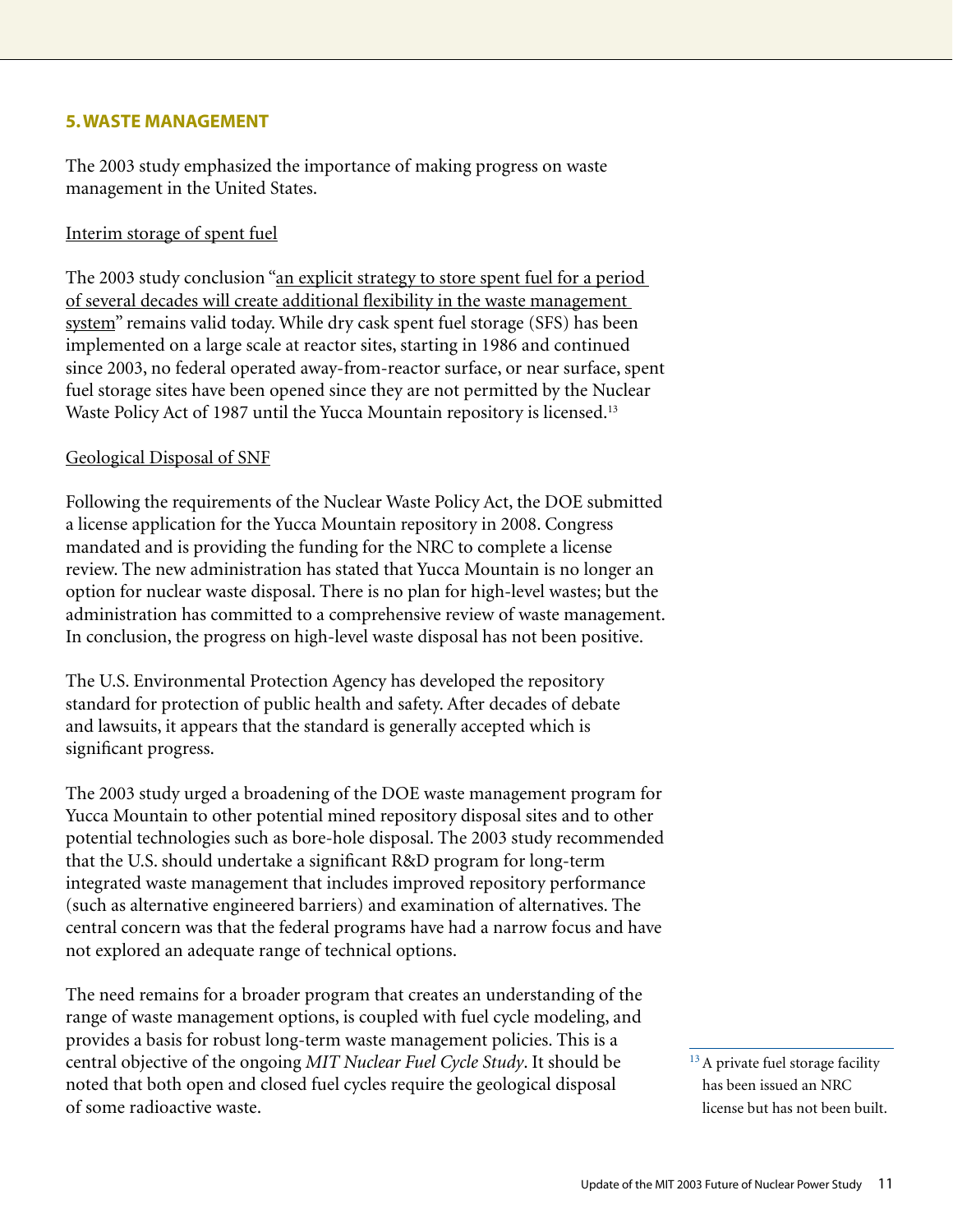#### **6. Fuel cycle issues**

#### Uranium resource availability

Long-term fuel cycle and nonproliferation policy considerations depend upon the future availability and costs of natural uranium ore. The 2003 study argued that uranium was not likely to be a constraint in the development of a very large nuclear enterprise using a once-through fuel cycle for this century. The last domestic<sup>14</sup> and international<sup>15</sup> resource evaluation programs were completed in the early 1980s. Since then there have been major advances in our understanding of uranium geology. Because of the importance of uranium resources in future decisions, the 2003 study recommended undertaking a significant global uranium resource evaluation program to increase the global confidence in uranium resource assessment. No such program has been initiated.

Since the 2003 MIT report, the OECD/IAEA has published its most recent (2007) "Red Book" update<sup>16</sup> on uranium resources, production and demand. Also noteworthy is the 2006 publication of a retrospective review<sup>17</sup> of the last forty years of Red Book issues. In brief, resources are rising faster than consumption. Table 2 shows Red Book identified resources, undiscovered resources, and the number of reactor years of fuel provided by those resources. Based on the total projected Red Book resources recoverable at a cost less than \$130/kg (2006\$) of about 13 million metric tons (hence about an 80 year supply for 800 reactors), most commentators conclude that a half century of unimpeded growth is possible, especially since resources costing several hundred dollars per kilogram (not estimated in the Red Book) would also be economically usable. Using a probabilistic resources versus cost model to extend Red Book data, we estimate an order of magnitude larger resources at a tolerable doubling of prices. Since 2003, the spot price for natural uranium spiked due to a variety of factors, including the temporary shutdown of major producing mines and the management of uranium inventories. However, this does not appear to reflect the underlying resource economic reality indicated above.

This reinforces the observation in the 2003 MIT study that "We believe that the world-wide supply of uranium ore is sufficient to fuel the deployment of 1000 reactors over the next half century."

<sup>14</sup> U.S. Department of Energy, National Uranium Resource Evaluation (NURE) Program Final Report, GJBX-42(83), (1983).

<sup>15</sup> OECD, Nuclear Energy Agency, International Atomic Energy Agency, *World Uranium Geology and Resource Potential, International Uranium Resources Evaluation*, Miller Freeman, San Francisco, CA (1980).

<sup>16</sup> Uranium 2007: Resources, Production and Demand, OECD NEA No. 6345, 2008 (Red Book)

<sup>17</sup> Forty Years of Uranium Resources, Production and Demand in Perspective, 2006, "The Red Book Retrospective," OECD, NEA No. 6096, 2006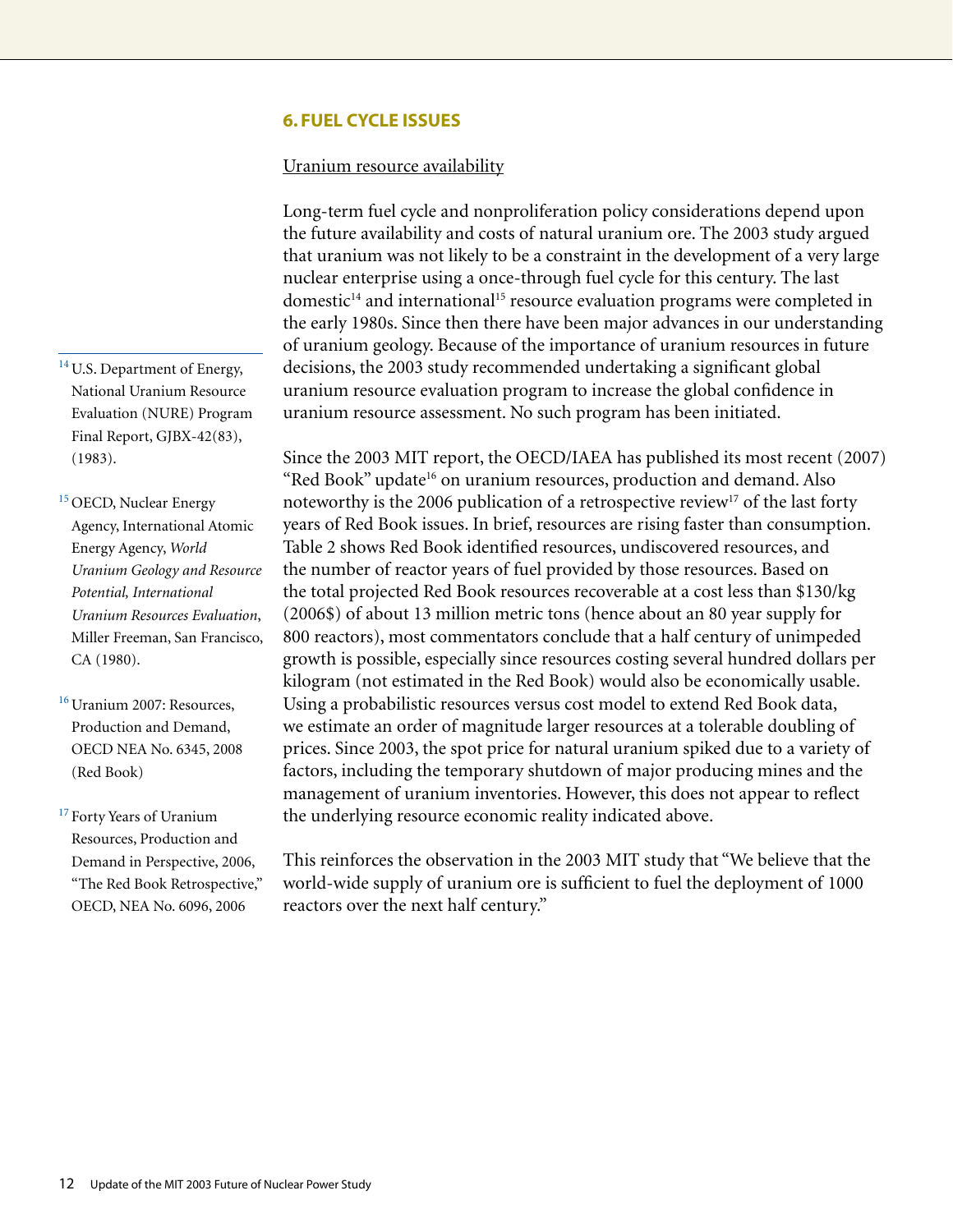| years of operation <sup>1</sup>               |                      |           |
|-----------------------------------------------|----------------------|-----------|
| <b>Resource Class</b>                         | <b>United States</b> | World     |
| <b>Identified Resources</b>                   |                      |           |
| Metric tons                                   | 339,000              | 5,469,000 |
| Number of 1-GWe Reactor Years @ 200 MT/GWe-yr | 1,700                | 27,000    |
| <b>Undiscovered Resources</b>                 |                      |           |
| Metric tons                                   | 2,131,000            | 7,567,000 |
| Number of 1-GWe Reactor Years @ 200 MT/GWe-yr | 10,700               | 37,800    |

Table 2. World Uranium "Red Book" Resources and Implied reactor

<sup>1</sup> Cumulative resources extractable at costs <130 \$/kg U. For about 30 years resource estimates have remained constant or grown at <\$130/kg U in current dollars without adjusting for inflation. In effect, the resource base in inflation adjusted dollars has grown.

#### Uranium enrichment

Since 2003 there have been major changes in uranium enrichment with gas centrifuge technology now replacing gaseous diffusion technology in the U.S. and Europe. In the United States one gas-centrifuge plant is starting up, two other centrifuge plants are being planned, and work is underway for an advanced laser enrichment plant. Enrichment capacity is not a constraint on a larger nuclear enterprise.18

#### Reprocessing and recycle

A decision to adopt a closed fuel cycle, with reprocessing SNF and recycling the fissile plutonium and uranium into reactors for power and transmutation of long-lived actinides, depends on three factors (1) economics, (2) impact on waste management, and (3) nonproliferation considerations.<sup>19</sup>

<sup>18</sup> Louisiana Enrichment Services centrifuge plant in New Mexico is in startup. Areva and U.S. Enrichment Corporation have announced plans for centrifuge enrichment plants respectively in Idaho and Ohio. General Electric-Hitachi is operating a pilot laser enrichment plant and plans for a commercial plant in North Carolina

<sup>19</sup>The 2003 study unfortunately did not point out that decisions on adopting a closed fuel cycle or a oncethrough fuel cycle would vary from country to country and that there is a significant difference between continuing with a specific program and committing to a new program. In addition to reprocessing facilities in Russia and China, there are three large facilities to reprocess commercial SNF plus smaller facilities in India. Since 2003, the La Hague facility in France continues its record of reliable operations and processes SNF for several other countries. There have been operational difficulties at the British Sellafield plant. The Japanese are in the process of starting up their reprocessing plant at Rokkasho-Mura, which appears to have cost over \$25B for an 800 tonne/ year reprocessing capability, a high cost relative to the costs of earlier facilities.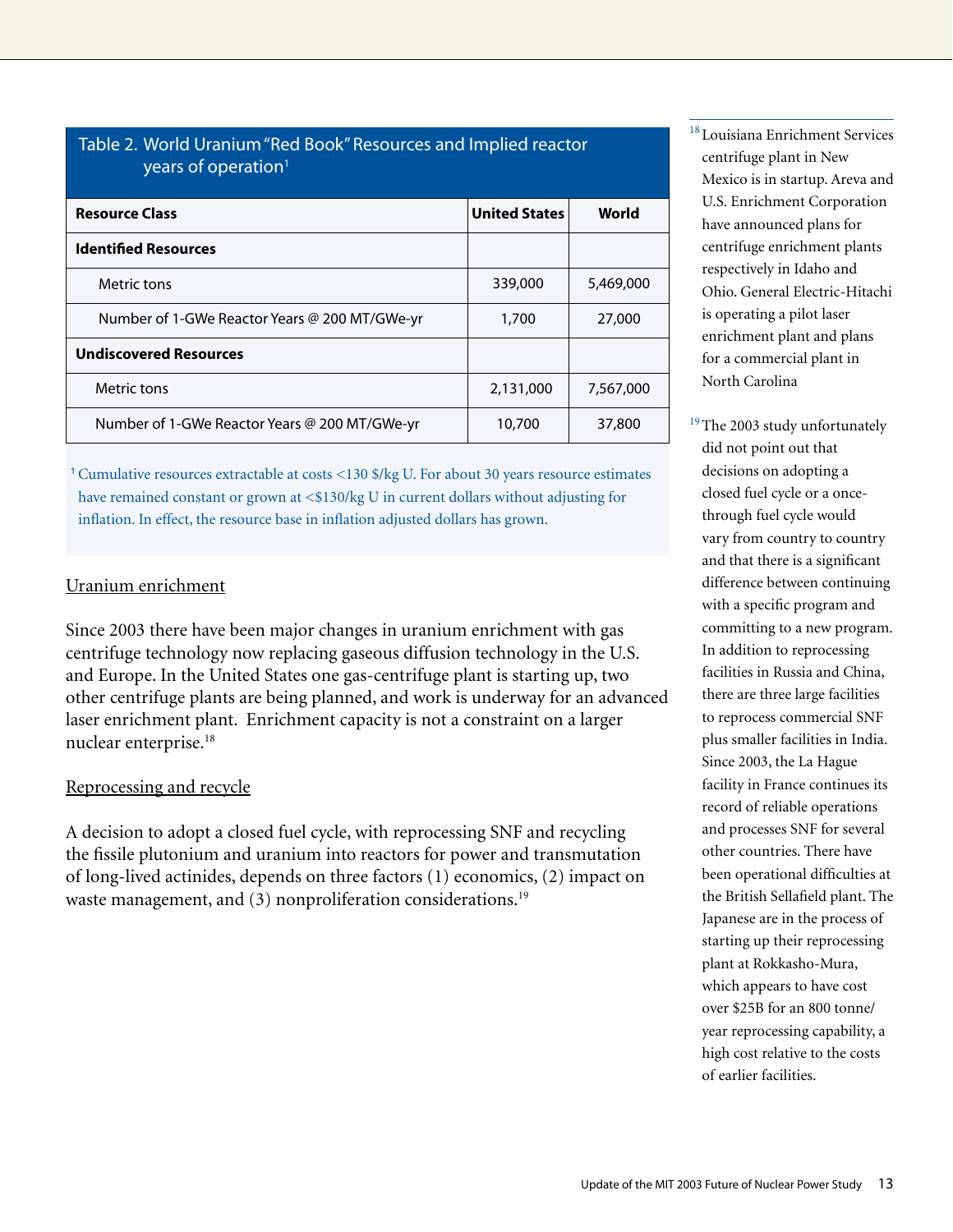- (1) The conclusion of the 2003 study with respect to economics is generally accepted: given the assumptions about uranium resource availability and new plant deployment rates, the cost of recycle is unfavorable compared to a once-through cycle, but, the cost differential is small relative to the total cost of nuclear power generation.
- (2) With respect to reprocessing and waste management, the 2003 study concluded "We do not believe a convincing case can be made on the basis of waste management considerations alone that the benefits of partitioning and transmutation will outweigh the attendant safety, environmental, [and] security considerations and economic costs."

There is no basis to change that conclusion today. A major task for the ongoing nuclear fuel cycle study is to assess economic, waste management, and nonproliferation factors in the relative attractiveness of an open versus a closed fuel cycle, in the long-term, likely greater than half a century in the future.

*"With respect to reprocessing and waste management, the 2003 study concluded 'We do not believe a convincing case can be made on the basis of waste management considerations alone that the benefits of partitioning and transmutation will outweigh the attendant safety, environmental, [and] security considerations and economic costs.' There is no basis to change that conclusion today."*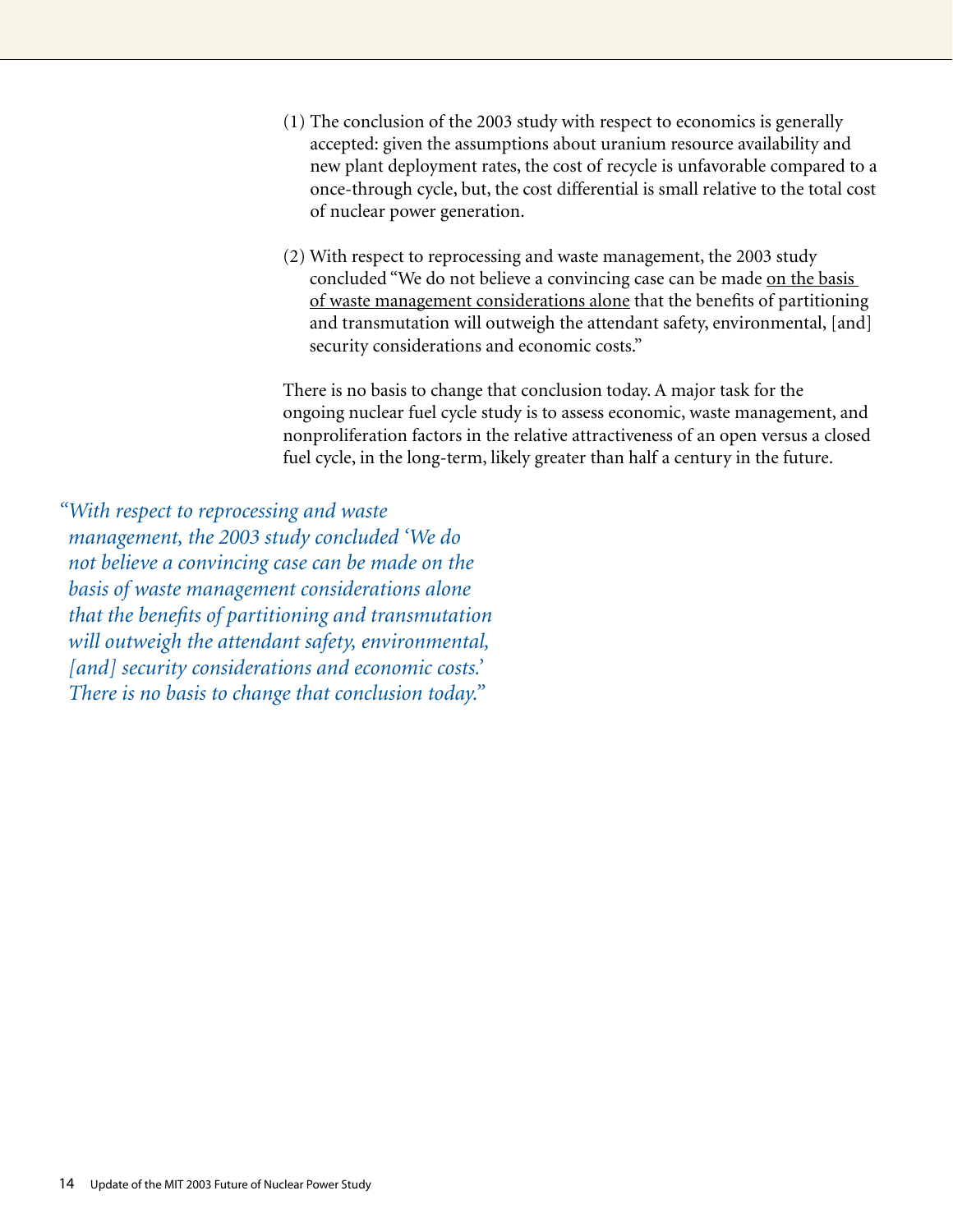#### **7. Non-Proliferation**

It is widely agreed that expansion of commercial nuclear power must occur with an acceptable low risk of transfer of nuclear material or technology that could move a nation to, or close to, acquiring a nuclear weapons capability or of making weapons-usable fissionable material available to subnational groups. The most sensitive elements of the fuel cycle are enrichment and reprocessing. In the case of enrichment, fuel enriched from natural abundance 0.7% U-235 to the commercial level of 4 to 5% must undergo further isotope separation to reach the "highly enriched level," normally taken to be >20% for U-235, necessary for nuclear devices. On the other hand, reprocessing, as practiced today in the PUREX (Plutonium and Uranium Recovery by Extraction) process, chemically separates plutonium from irradiated fuel and the separated plutonium (at the isotopic mixtures obtained from conversion of U-238 in normal reactor burnup) is readily usable in weapons. Today, there are about 270 tonnes of separated plutonium from reprocessing of commercial nuclear fuel around the world.

The 2003 study emphasized that the expansion in global nuclear deployment envisioned in the mid-century scenario could include a significant number of emerging countries (where electricity growth is expected to be most rapid) becoming users of nuclear power. Forty countries have expressed interest in nuclear power in recent years and over 20 countries are actively considering nuclear power programs.<sup>20</sup> Many of these countries are located in regions of political instability, thus underlining the importance of separating potentially sensitive fuel cycle technology – front-end enrichment and back-end spent fuel management – from power reactor operations.

The 2003 study proposed that nuclear supplier states, roughly the  $G-8<sub>1</sub><sup>21</sup>$  offer fuel cycle services to new user states on attractive terms in order to slow the process of additional states, especially new users with only a few reactors, building enrichment and reprocessing facilities. Other groups have made similar proposals and, since 2003, the Bush Administration took a leadership role in advancing this approach, leading, for example, to the Nonproliferation statement at the G-8 Gleneagles, Scotland summit on July 8, 2005.<sup>22</sup> This is a significant advance in international nonproliferation policy since the 2003 study.

Another positive development is the initiative taken by the International Atomic Energy Agency, supported by private organizations such as the Nuclear Threat Initiative and then by several countries (including the United States and the Persian Gulf states), to establish a nuclear fuel bank. The fuel bank is intended to provide security of nuclear fuel supply, so that countries have less reason to pursue enrichment or reprocessing facilities.

<sup>20</sup> http://www.iaea.org/ Publications/Booklets/ [NuclearPower/np08.pdf](http://www.iaea.org/Publications/Booklets/NuclearPower/np08.pdf)

- 21The G-8 countries are Canada, France, Germany, Italy, Japan, Russia, the United Kingdom, and the United States.
- 22Available at: [http://www.](http://www.g7.utoronto.ca/summit/2005gleneagles/nonprolif.pdf) g7.utoronto.ca/summit/ [2005gleneagles/nonprolif.pdf](http://www.g7.utoronto.ca/summit/2005gleneagles/nonprolif.pdf)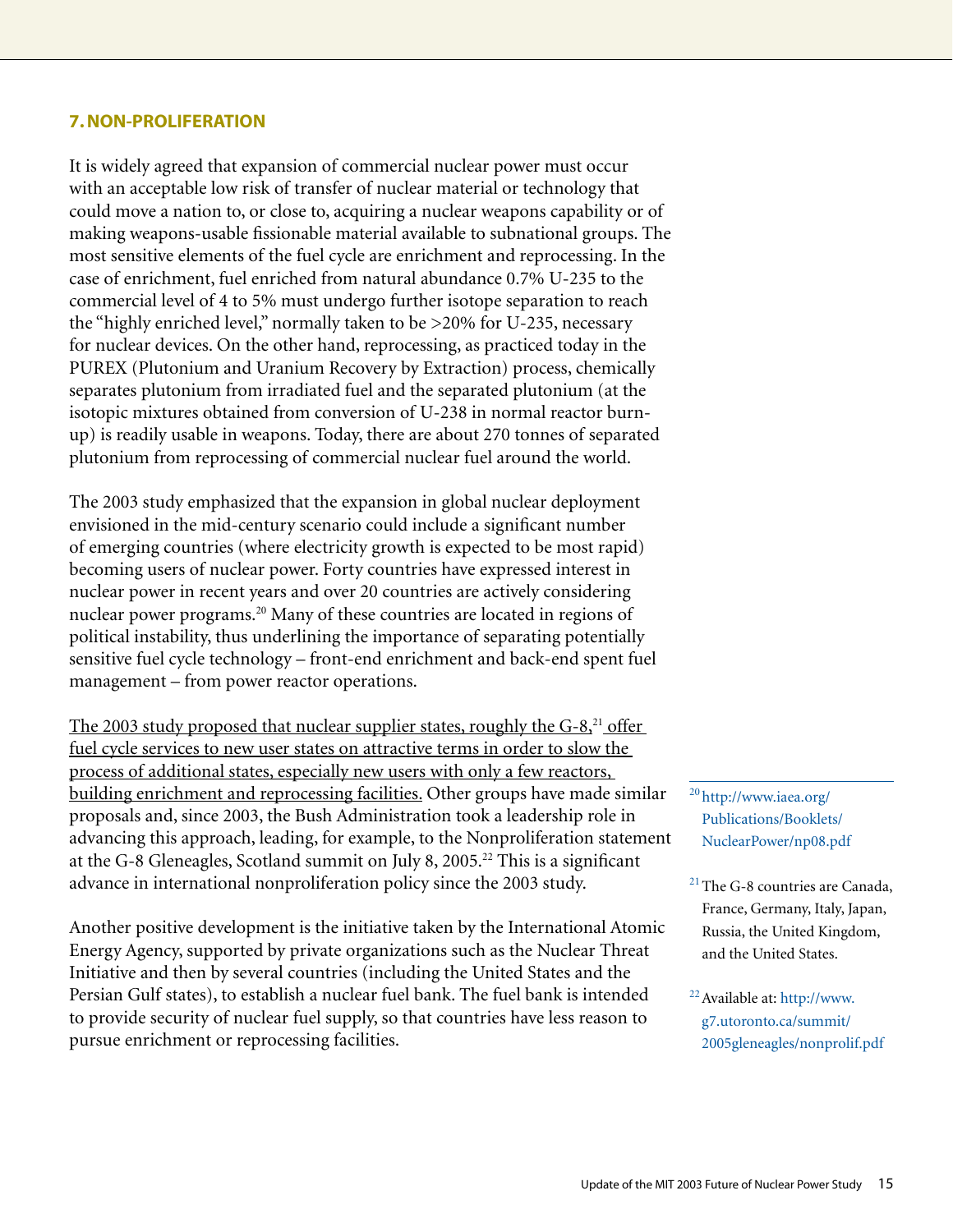However, the G-8 initiative on providing fuel cycle services remains untried. Since 2003 there have been three unrealized opportunities where the G-8 nuclear fuel cycle initiative could have been helpful: (1) Russia leasing fuel to Iran for the Bushehr reactors now under construction, (2) United States convincing Brazil to abandon its plans for its new Resende enrichment plant, and (3) Using the U.S.-India agreement to encourage India to scale back its plans for PUREX fuel reprocessing. Iran's enrichment program is the centerpiece for international concern about use of the nuclear power fuel cycle to reach nuclear weapons "threshold" status.

*"The G-8 initiative on providing fuel cycle services remains untried."*

Since 2004, the DOE developed the Global Nuclear Energy Partnership (GNEP), a framework that encompasses its domestic and international R&D activities on advanced fuel cycles. Internationally, the purpose was to limit the spread of

enrichment and reprocessing technologies through an arrangement of supplier and user countries. Domestically the purpose was to develop technology for a closed fuel cycle: the ultimate vision includes separation of spent nuclear fuel into multiple streams, fabrication of advanced fuel containing uranium, plutonium, and minor actinides, production of electricity, and destruction of the actinides in fast reactors. The objective is to achieve a closed fuel cycle that extends uranium resources, reduces long-lived isotopes in waste, and is proliferation resistant.

Whatever the merits of this closed-fuel cycle vision, it will be more expensive than today's once through fuel cycle, and involve a multi-billion dollar federal R&D and demonstration effort over several decades. Initially DOE undertook an R&D program to explore fuel cycle options. DOE then launched the GNEP program that included deployment of closed fuel cycle facilities. The unfortunate feature of GNEP is a premature move to reprocessing commercial reactor spent fuel, signaling exactly the opposite to the restraint on reprocessing being urged for new nuclear power users. Congressional doubts about the wisdom of quick deployment of reprocessing technology led to a reassessment of the GNEP effort. A key objective of the ongoing MIT Nuclear Fuel Cycle study is to provide analysis to assess the cost, benefits, and timing of different fuel cycles.

*"The unfortunate feature of GNEP is a premature move to reprocessing commercial reactor spent fuel, signaling exactly the opposite to the restraint on reprocessing being urged for new nuclear power users."*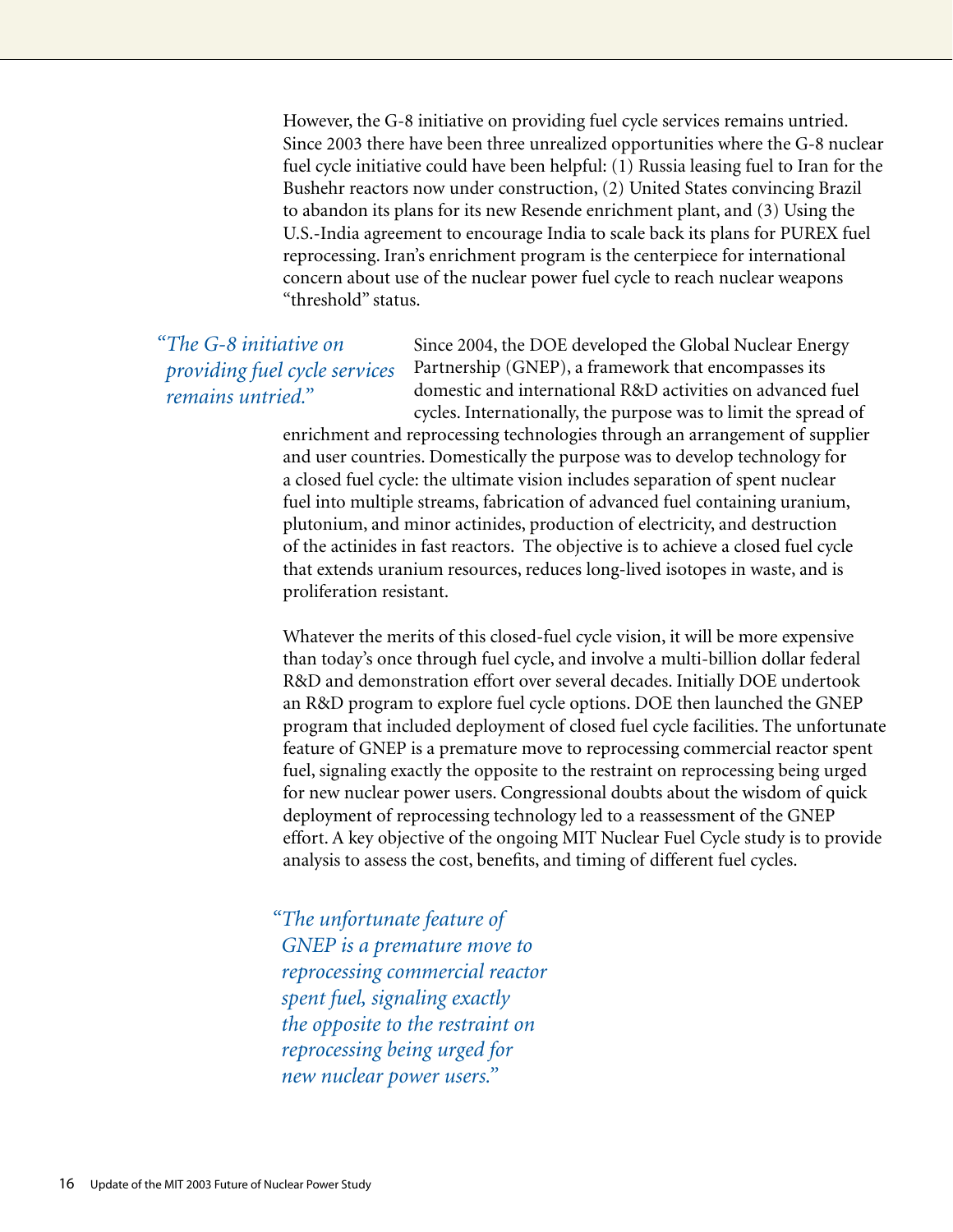#### **8. Technology opportunities and R&D needs**

The 2003 *Future of Nuclear Power* study included judgments about nuclear technology needs and recommendations for DOE's nuclear RD&D program. The 2003 study emphasized the importance of focusing on technologies relevant to near term nuclear power opportunities and avoiding largescale demonstration and development projects for advanced fuel cycles and reactors that would not be commercialized for many decades. Comments on developments related to some technology findings and recommendations in the 2003 study follow:

- **(a) Reactor technologies** The 2003 study recommended focusing on light water reactors and some R&D on the high temperature gas reactor (HTGR) because of its potential for greater safety and efficiency of operation. In contrast, the DOE has placed emphasis on fourth generation reactors (GenIV) suitable for breeding, transmutation, and production of hydrogen. The GenIV program does include HTGR R&D at a level of funding of \$74 million as requested by the President for FY08. The focus is on demonstrating a high temperature reactor, suitable for providing electricity and high quality process heat for  $\mathrm{CO}_2\text{--}$ free hydrogen production and other process heat applications. Significant progress has been made in fuel development which is the basis for HTGR enhanced safety, enhanced efficiency, and the high temperature capability. The changes in direction are a result of expressions of interest by the chemical and refinery industries; in contrast, the 2003 report emphasized the importance of demonstrating HTGR technology for commercial power applications. In the request for 2009, the DOE budget started an LWR Technology development program, which will partially examine issues of extending the life to 80 years and partially improve the power output of future LWRs. This program is expected to grow to a level of \$50M per year.
- **(b) Fuel cycle R&D** The 2003 study recommended lab-scale research on new separation technologies at a modest scale. Initially, the DOE program through the Advanced Fuel Cycle Initiative adopted this strategy. However, with the adoption of the GNEP program the emphasis was on near-term deployment that implied using near-term advances of existing technology and large-scale demonstration projects.
- **(c) Modeling and simulation** The 2003 study emphasized the need for greater analytic capability to explore different nuclear fuel cycle scenarios based on realistic cost estimates and engineering data acquired at the process development unit scale. The DOE program has moved in this direction but much remains to be done.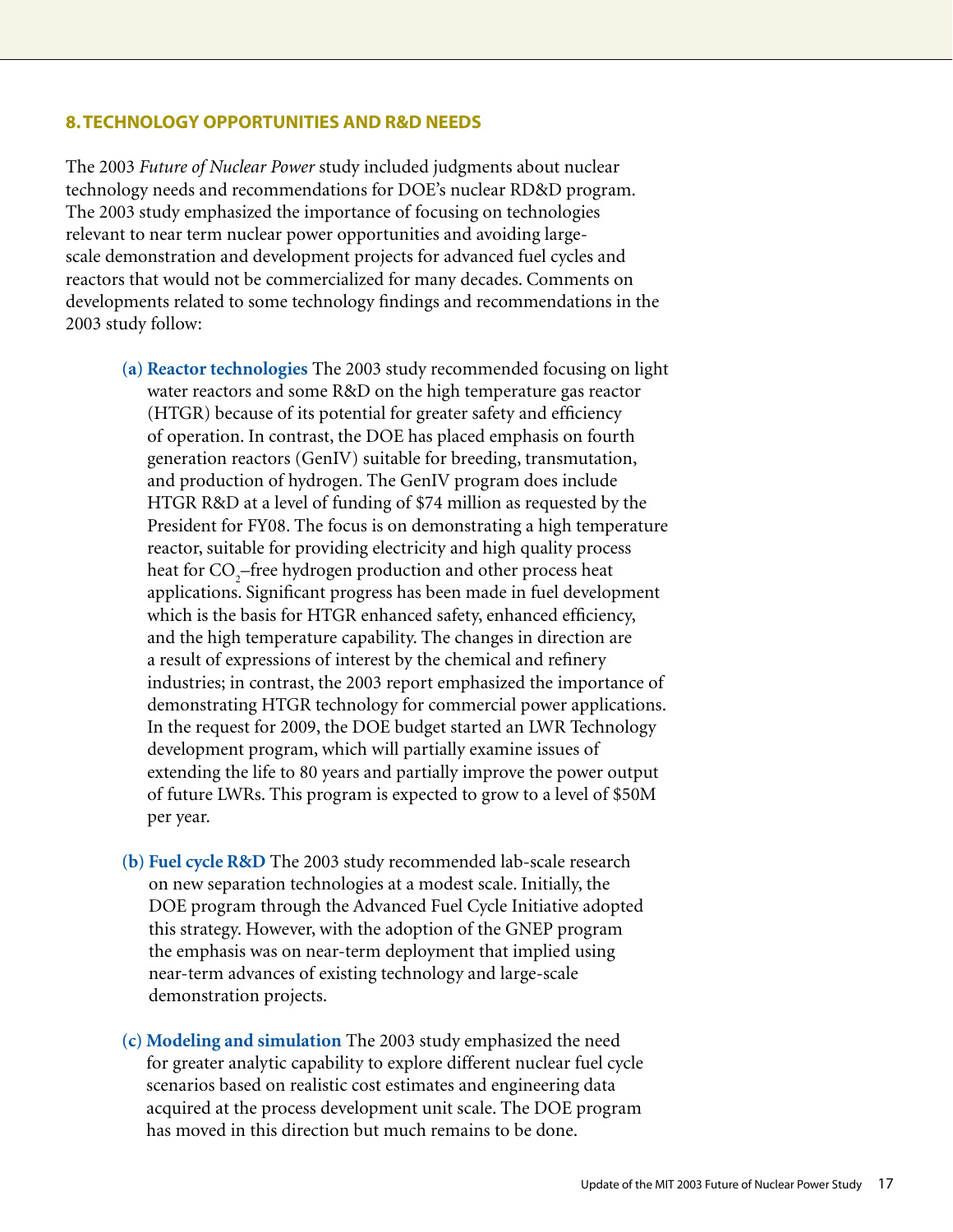- **(d) International uranium resource assessment** Reliable estimates of the supply of natural uranium ore are important for estimating the economics of closed versus open fuel cycles and the timing when a transition to a closed fuel cycle might be desirable. As reported, the DOE has not launched such a project.
- **(e) Waste management** The 2003 study urged that the DOE broaden its waste program beyond its almost exclusive focus on the Yucca Mountain Project to include a range of waste management alternatives. The 2003 study also emphasized the need for modeling to improve understanding of waste management and the entire fuel cycle life. The DOE has not moved significantly in this direction since 2003.
- **(f) Fissile material protection, control, and accounting** (MPC&A) The 2003 study noted the need to develop MPC&A systems that would be suitable for use internationally so as to reduce the risk of material diversion from commercial fuel cycle facilities.

In total, the 2003 study recommended growing the annual nuclear R&D funding to approximately \$450 million in the designated areas. The DOE nuclear budget has grown to that level but the distribution of new funds is not well aligned with the needs highlighted in the recommendations of the 2003 study.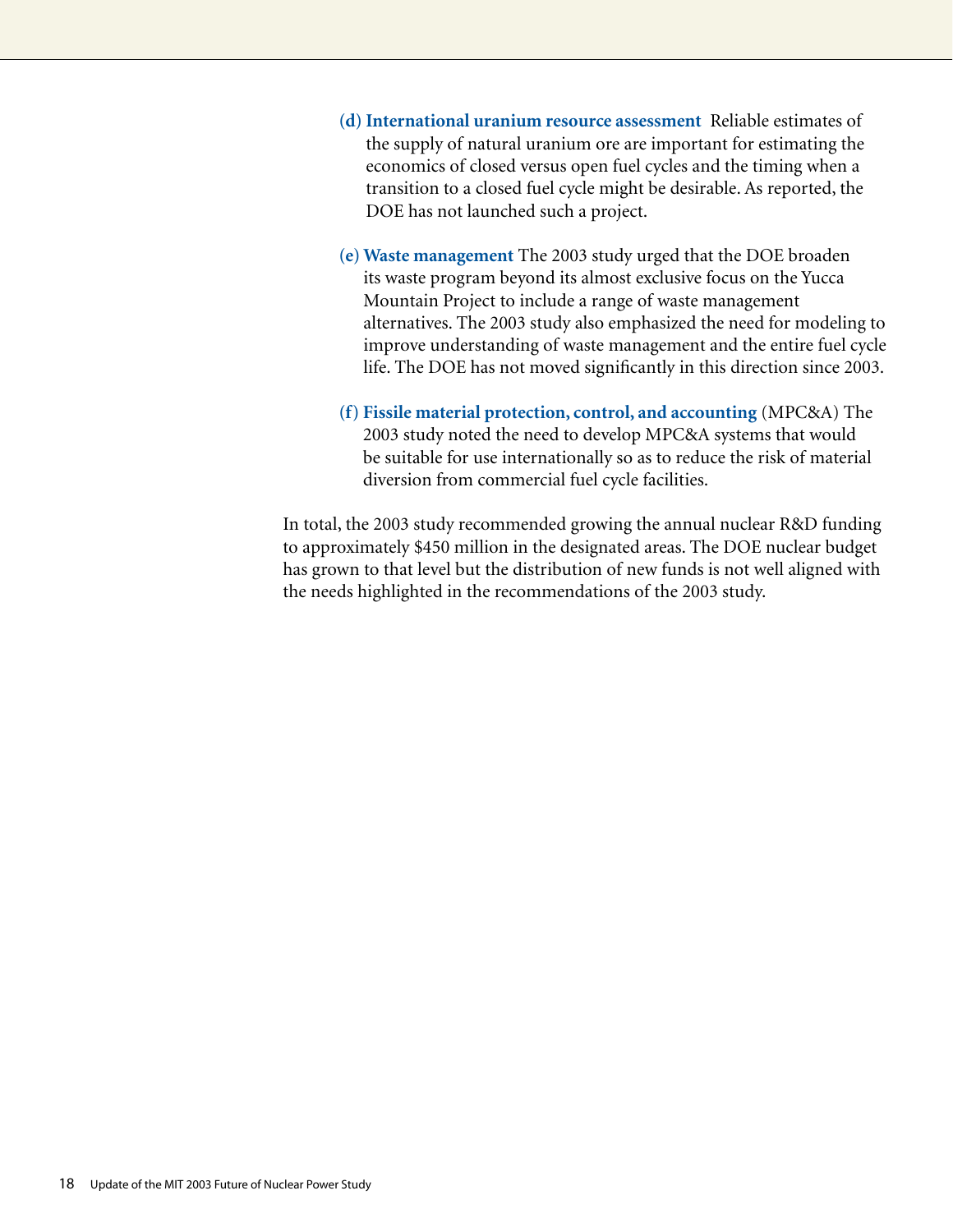#### **Conclusions**

The central premise of the 2003 *MIT Study on the Future of Nuclear Power*  was that the importance of reducing greenhouse gas emissions, in order to mitigate global warming, justified reevaluating the role of nuclear power in the country's energy future. The 2003 study identified the challenges to greater deployment and argued that the key need was to design, build, and operate a few first-of-a-kind nuclear plants with government assistance, to demonstrate to the public, political leaders, and investors the technical performance, cost, and environmental acceptability of the technology. After five years, no new plants are under construction in the United States and insufficient progress has been made on waste management. The current assistance program put into place by the 2005 EPACT has not yet been effective and needs to be improved. The sober warning is that if more is not done, nuclear power will diminish as a practical and timely option for deployment at a scale that would constitute a material contribution to climate change risk mitigation.

#### **Acknowledgements**

The authors would like to thank Honorable James K. Asselstine, Jacques Bouchard, Kurt Gottfried, John Grossenbacher, Steve Kraft, Honorable Richard A. Meserve, Albert Machiels, Daniel Poneman, John H. Rowe, Honorable Phil Sharp, Steven R. Specker, Honorable John H. Sununu, and others for their comments. The authors are grateful for the support of the Electric Power Research Institute and of the Idaho National Laboratory.